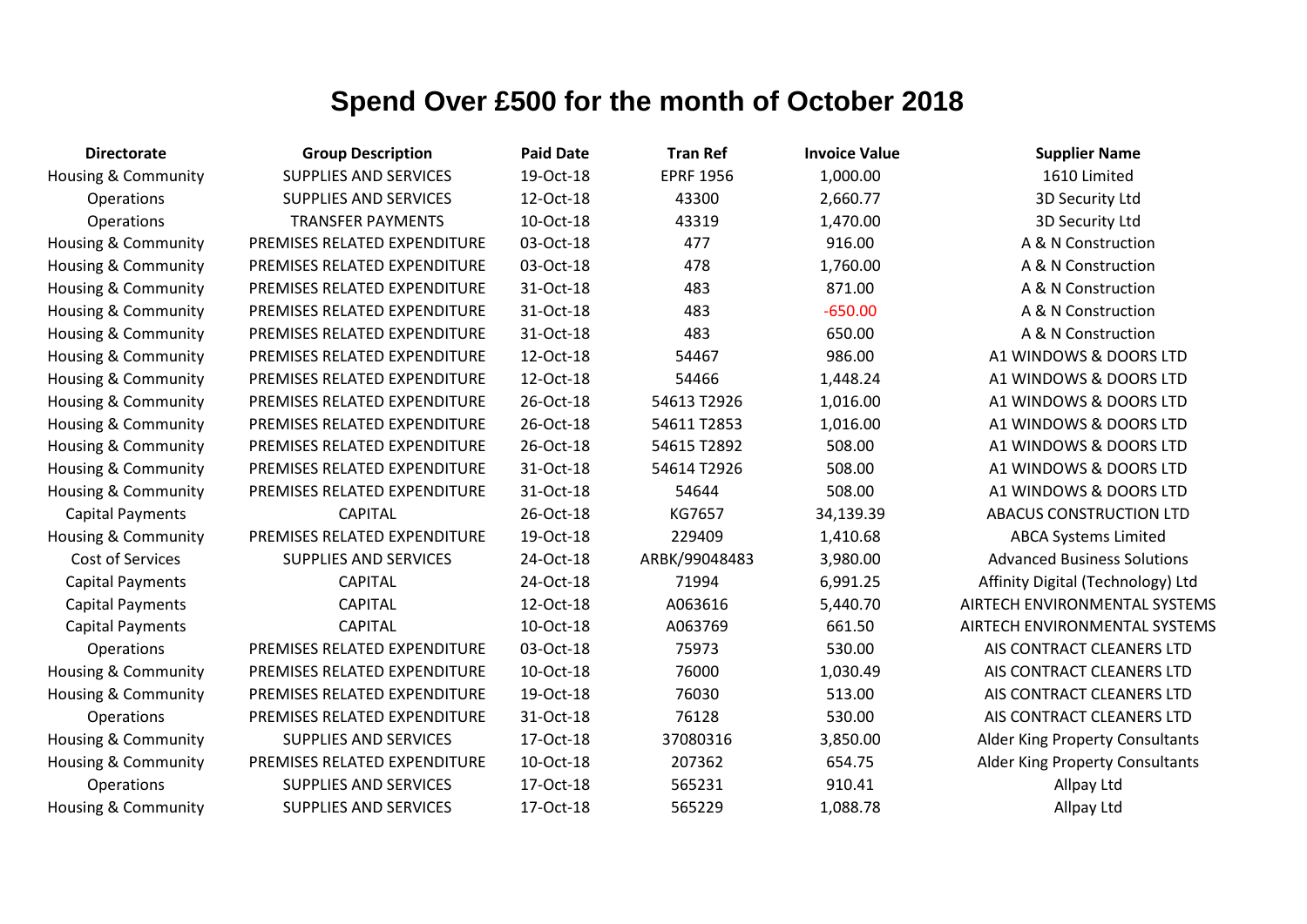| <b>Directorate</b>             | <b>Group Description</b>     | <b>Paid Date</b> | <b>Tran Ref</b>  | <b>Invoice Value</b> | <b>Supplier Name</b>                         |
|--------------------------------|------------------------------|------------------|------------------|----------------------|----------------------------------------------|
| Operations                     | <b>SUPPLIES AND SERVICES</b> | 26-Oct-18        | <b>INV-0696</b>  | 250.00               | Amber Occupational Health Ltd                |
| Operations                     | <b>SUPPLIES AND SERVICES</b> | 26-Oct-18        | <b>INV-0696</b>  | 250.00               | Amber Occupational Health Ltd                |
| Housing & Community            | <b>SUPPLIES AND SERVICES</b> | 26-Oct-18        | <b>INV-0696</b>  | 1,500.00             | Amber Occupational Health Ltd                |
| <b>Capital Payments</b>        | <b>CAPITAL</b>               | 05-Oct-18        | ARINV/00060819   | 57,005.00            | Anesco Ltd                                   |
| Operations                     | <b>SUPPLIES AND SERVICES</b> | 31-Oct-18        | 33               | 743.60               | AP & E Carter                                |
| <b>Housing &amp; Community</b> | <b>SUPPLIES AND SERVICES</b> | 31-Oct-18        | 33               | 104.00               | AP & E Carter                                |
| Operations                     | <b>SUPPLIES AND SERVICES</b> | 31-Oct-18        | 32               | 946.40               | AP & E Carter                                |
| Operations                     | PREMISES RELATED EXPENDITURE | 17-Oct-18        | 111709           | 495.00               | Arboricare Ltd                               |
| Operations                     | PREMISES RELATED EXPENDITURE | 17-Oct-18        | 111709           | 450.00               | Arboricare Ltd                               |
| Operations                     | PREMISES RELATED EXPENDITURE | 17-Oct-18        | 111723           | 2,445.00             | Arboricare Ltd                               |
| Operations                     | <b>SUPPLIES AND SERVICES</b> | 31-Oct-18        | ACF1937          | 7,256.43             | <b>ARLINGCLOSE LTD</b>                       |
| <b>Capital Payments</b>        | <b>CAPITAL</b>               | 10-Oct-18        | <b>EPRF 1945</b> | 578.00               | Ash Priors Village Hall                      |
| Growth & Development           | <b>SUPPLIES AND SERVICES</b> | 31-Oct-18        | 651431           | 3,438.12             | <b>ASHFORDS</b>                              |
| <b>Capital Payments</b>        | <b>CAPITAL</b>               | 17-Oct-18        | 656837           | 1,214.50             | <b>ASHFORDS</b>                              |
| <b>Capital Payments</b>        | <b>CAPITAL</b>               | 17-Oct-18        | 656838           | 2,867.20             | <b>ASHFORDS</b>                              |
| Operations                     | <b>SUPPLIES AND SERVICES</b> | 03-Oct-18        | 114993           | 526.00               | <b>AWP Services Ltd</b>                      |
| Housing & Community            | <b>SUPPLIES AND SERVICES</b> | 17-Oct-18        | 188              | 571.00               | <b>BACH Brittons Ash Community Hall</b>      |
| Operations                     | PREMISES RELATED EXPENDITURE | 10-Oct-18        | 97216279         | 595.70               | <b>Ball Colegrave</b>                        |
| <b>Capital Payments</b>        | <b>CAPITAL</b>               | 05-Oct-18        | 457025183        | 41,090.53            | <b>BAM Construction Ltd</b>                  |
| Operations                     | <b>SUPPLIES AND SERVICES</b> | 12-Oct-18        | INV/2018/11309   | 1,262.00             | Bernhard and Company Ltd                     |
| Growth & Development           | <b>SUPPLIES AND SERVICES</b> | 31-Oct-18        | 37148            | 2,346.90             | Berrys Coaches Ltd                           |
| Operations                     | <b>EMPLOYEES</b>             | 24-Oct-18        | SIN200819        | 650.00               | <b>BGSW - CRC</b>                            |
| Housing & Community            | <b>SUPPLIES AND SERVICES</b> | 17-Oct-18        | <b>BH057</b>     | 780.00               | <b>BH Compliance Ltd</b>                     |
| Housing & Community            | <b>SUPPLIES AND SERVICES</b> | 17-Oct-18        | <b>BH059</b>     | 1,560.00             | <b>BH Compliance Ltd</b>                     |
| Housing & Community            | <b>SUPPLIES AND SERVICES</b> | 17-Oct-18        | <b>BH056</b>     | 1,560.00             | <b>BH Compliance Ltd</b>                     |
| <b>Capital Payments</b>        | <b>CAPITAL</b>               | 26-Oct-18        | <b>EPRF 1996</b> | 8,528.21             | <b>BISHOPS HULL PARISH COUNCIL</b>           |
| <b>Capital Payments</b>        | <b>CAPITAL</b>               | 12-Oct-18        | <b>EPRF 1942</b> | 5,094.57             | <b>Bishops Hull Village Hall and Playing</b> |
| <b>Capital Payments</b>        | <b>CAPITAL</b>               | 26-Oct-18        | <b>EPRF 2001</b> | 22,246.68            | Bishops Lydeard & Cothelstone Paris          |
| <b>Cost of Services</b>        | <b>SUPPLIES AND SERVICES</b> | 03-Oct-18        | 17002            | 44,288.29            | <b>Bloom Procurement Services Limited</b>    |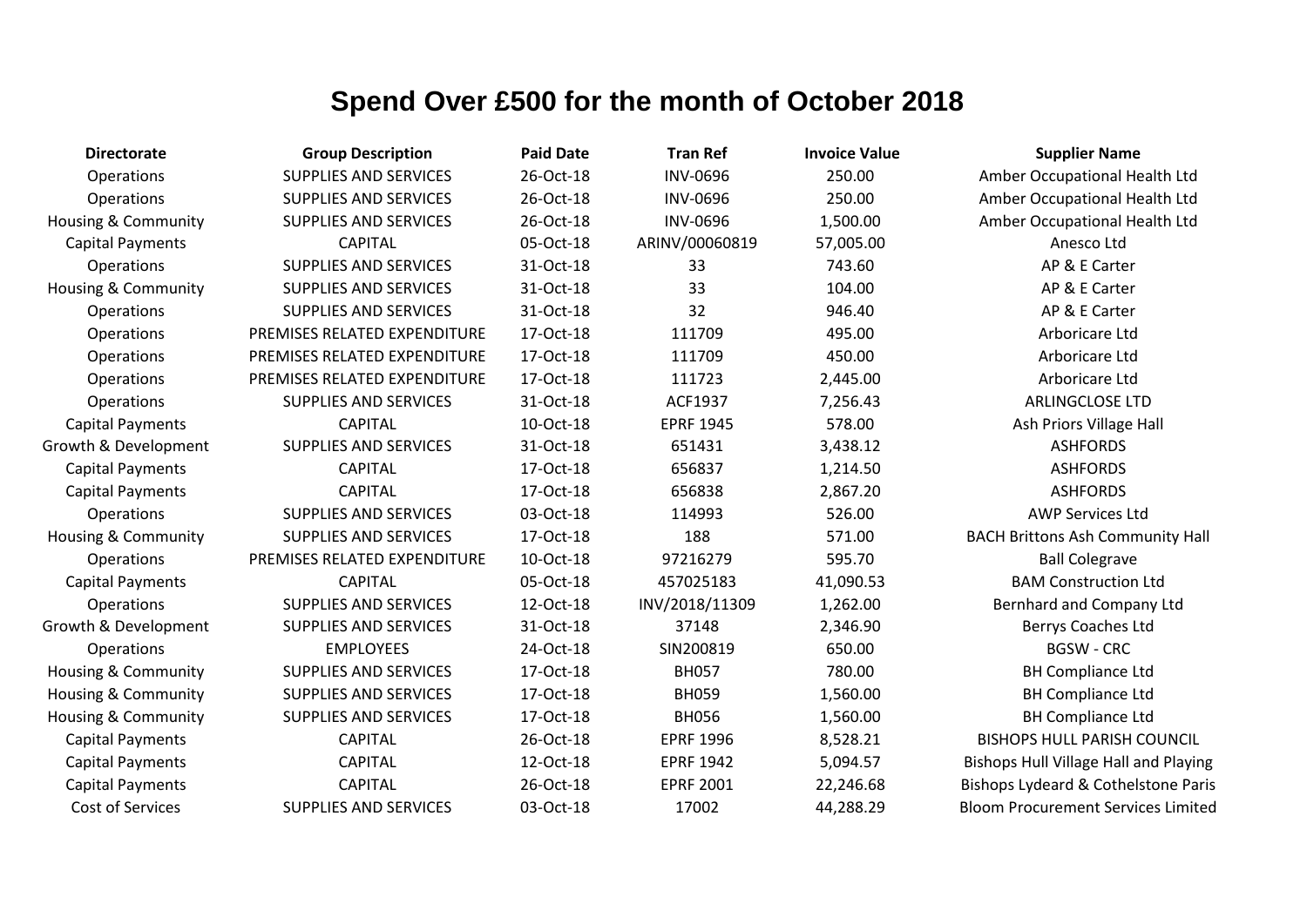| <b>Directorate</b>             | <b>Group Description</b>     | <b>Paid Date</b> | <b>Tran Ref</b>  | <b>Invoice Value</b> | <b>Supplier Name</b>                      |
|--------------------------------|------------------------------|------------------|------------------|----------------------|-------------------------------------------|
| Cost of Services               | <b>SUPPLIES AND SERVICES</b> | 03-Oct-18        | 17002            | 1,206.66             | <b>Bloom Procurement Services Limited</b> |
| Cost of Services               | <b>SUPPLIES AND SERVICES</b> | 03-Oct-18        | 17002            | 8,788.51             | <b>Bloom Procurement Services Limited</b> |
| Growth & Development           | <b>SUPPLIES AND SERVICES</b> | 12-Oct-18        | 1783             | 3,754.00             | Bonnar Keenlyside                         |
| Housing & Community            | <b>SUPPLIES AND SERVICES</b> | 24-Oct-18        | 20031929         | 750.00               | <b>Bradleys Surveyors</b>                 |
| <b>Operations</b>              | PREMISES RELATED EXPENDITURE | 19-Oct-18        | 601359400 OCT    | 1,091.25             | <b>British Gas Business (Electric)</b>    |
| Operations                     | PREMISES RELATED EXPENDITURE | 17-Oct-18        | 601361243 OCT    | 839.72               | <b>British Gas Business (Electric)</b>    |
| Housing & Community            | PREMISES RELATED EXPENDITURE | 26-Oct-18        | 601359899 OCT    | 1,207.13             | <b>British Gas Business (Electric)</b>    |
| Housing & Community            | PREMISES RELATED EXPENDITURE | 31-Oct-18        | 602800515 OCT    | 627.98               | <b>British Gas Business (Electric)</b>    |
| Growth & Development           | <b>SUPPLIES AND SERVICES</b> | 31-Oct-18        | GLO1952532       | 1,363.80             | <b>BRUTON KNOWLES</b>                     |
| <b>Balance Sheet</b>           | <b>CURRENT ASSETS</b>        | 10-Oct-18        | EXE/100514C      | 669.31               | <b>BUILDBASE LTD</b>                      |
| <b>Balance Sheet</b>           | <b>CURRENT ASSETS</b>        | 17-Oct-18        | EXE/100516B      | 820.80               | <b>BUILDBASE LTD</b>                      |
| <b>Balance Sheet</b>           | <b>CURRENT ASSETS</b>        | 24-Oct-18        | EXE/100518       | 651.72               | <b>BUILDBASE LTD</b>                      |
| <b>Balance Sheet</b>           | <b>CURRENT ASSETS</b>        | 24-Oct-18        | EXE/100518F      | 932.19               | <b>BUILDBASE LTD</b>                      |
| Housing & Community            | <b>EMPLOYEES</b>             | 10-Oct-18        | 1002525          | 2,000.00             | <b>Building Recruitment Company Ltd</b>   |
| Operations                     | PREMISES RELATED EXPENDITURE | 12-Oct-18        | 135878           | 1,080.00             | <b>CALE BRIPARC LTD</b>                   |
| Operations                     | PREMISES RELATED EXPENDITURE | 12-Oct-18        | 135878           | 70.00                | <b>CALE BRIPARC LTD</b>                   |
| Operations                     | PREMISES RELATED EXPENDITURE | 12-Oct-18        | 135878           | 8.50                 | <b>CALE BRIPARC LTD</b>                   |
| Operations                     | PREMISES RELATED EXPENDITURE | 24-Oct-18        | 135787           | 12,757.50            | <b>CALE BRIPARC LTD</b>                   |
| Operations                     | <b>EMPLOYEES</b>             | 31-Oct-18        | D970002490       | 1,943.00             | <b>CARE FIRST</b>                         |
| Housing & Community            | <b>EMPLOYEES</b>             | 24-Oct-18        | 2541/0918        | 2,500.00             | <b>Carol Carpenter Training Ltd</b>       |
| <b>Housing &amp; Community</b> | PREMISES RELATED EXPENDITURE | 19-Oct-18        | 86302866         | 630.00               | Certsure LLP                              |
| Growth & Development           | <b>SUPPLIES AND SERVICES</b> | 03-Oct-18        | 210918           | 1,213.20             | Chamber Philharmonia Cologne              |
| <b>Capital Payments</b>        | <b>CAPITAL</b>               | 26-Oct-18        | <b>EPRF 1993</b> | 814.69               | <b>CHEDDON FITZPAINE PARISH COUNCIL</b>   |
| Housing & Community            | PREMISES RELATED EXPENDITURE | 17-Oct-18        | 132              | 535.00               | <b>Christopher Rowland</b>                |
| <b>Housing &amp; Community</b> | PREMISES RELATED EXPENDITURE | 31-Oct-18        | 17009            | 1,138.90             | Churchill Specialist Contracting Lt       |
| <b>Capital Payments</b>        | <b>CAPITAL</b>               | 26-Oct-18        | <b>EPRF 1995</b> | 1,199.16             | <b>Churchstanton Parish Council</b>       |
| <b>Operations</b>              | <b>SUPPLIES AND SERVICES</b> | 17-Oct-18        | C/RB170896       | 19,040.00            | <b>CIVICA UK LTD</b>                      |
| Growth & Development           | <b>SUPPLIES AND SERVICES</b> | 24-Oct-18        | 8102018          | 5,450.00             | <b>CLARK LANDSCAPE DESIGN</b>             |
| Growth & Development           | <b>SUPPLIES AND SERVICES</b> | 24-Oct-18        | 8102018          | 2,500.00             | <b>CLARK LANDSCAPE DESIGN</b>             |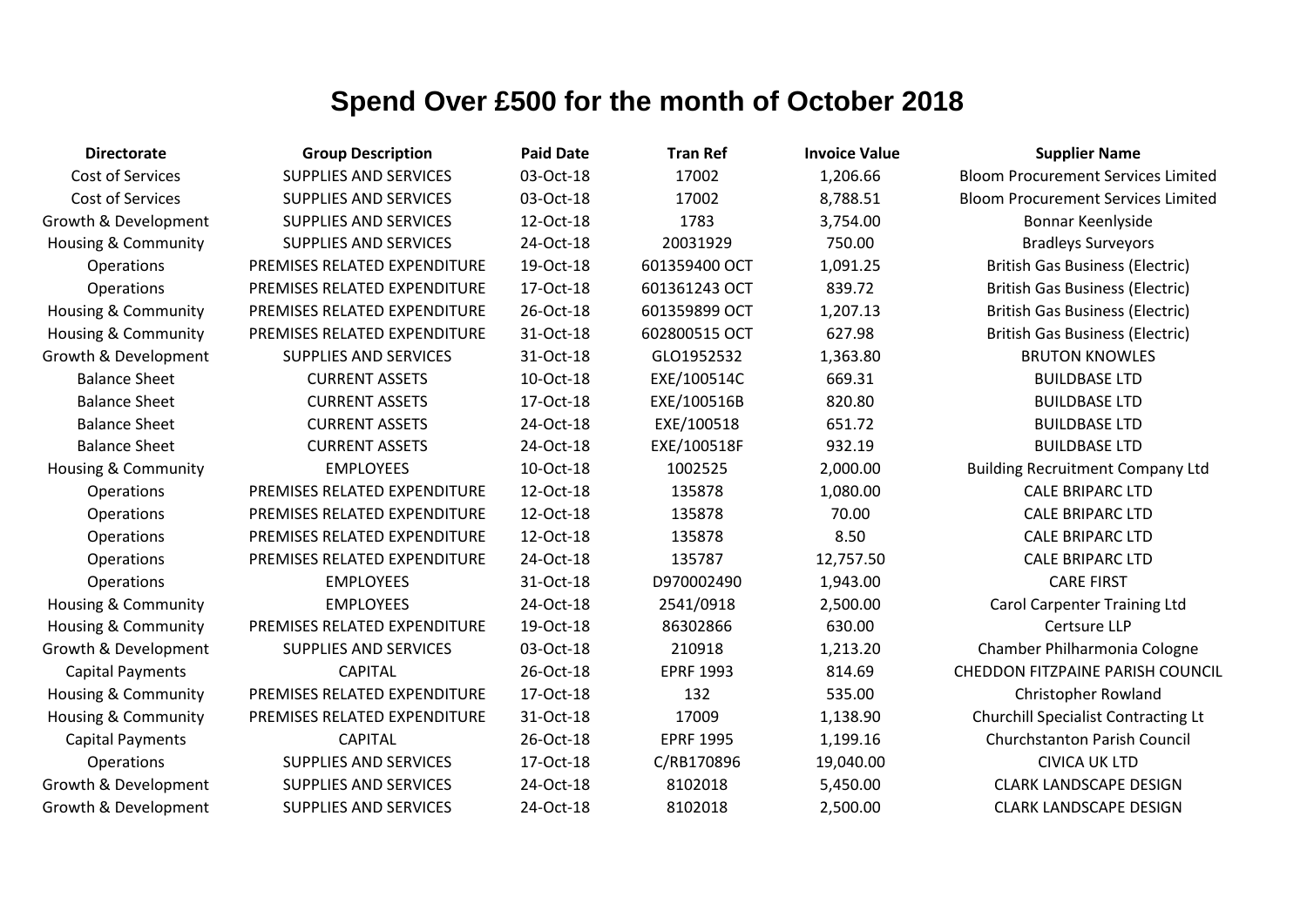| <b>Directorate</b>             | <b>Group Description</b>     | <b>Paid Date</b> | <b>Tran Ref</b>    | <b>Invoice Value</b> | <b>Supplier Name</b>                      |
|--------------------------------|------------------------------|------------------|--------------------|----------------------|-------------------------------------------|
| Housing & Community            | THIRD PARTY PAYMENTS         | 05-Oct-18        | <b>ALICE DRYER</b> | 679.00               | Clem Woodward Ltd                         |
| <b>Housing &amp; Community</b> | PREMISES RELATED EXPENDITURE | 12-Oct-18        | 20106542           | 1,176.00             | Colt International Ltd                    |
| <b>Housing &amp; Community</b> | PREMISES RELATED EXPENDITURE | 12-Oct-18        | 20106908           | 646.00               | Colt International Ltd                    |
| <b>Capital Payments</b>        | <b>CAPITAL</b>               | 24-Oct-18        | <b>EPRF 1973</b>   | 1,300.00             | <b>Comeytrowe Community Hall</b>          |
| Growth & Development           | <b>SUPPLIES AND SERVICES</b> | 10-Oct-18        | 054/18             | 1,575.00             | Context4D                                 |
| Operations                     | SUPPLIES AND SERVICES        | 31-Oct-18        | <b>TD005</b>       | 2,250.00             | <b>Continuum Connected Consulting Ltd</b> |
| Operations                     | PREMISES RELATED EXPENDITURE | 03-Oct-18        | 162847             | 90.00                | <b>COOMBER SECURITY SYSTEMS LTD</b>       |
| Operations                     | PREMISES RELATED EXPENDITURE | 03-Oct-18        | 162847             | 90.00                | <b>COOMBER SECURITY SYSTEMS LTD</b>       |
| Operations                     | PREMISES RELATED EXPENDITURE | 03-Oct-18        | 162847             | 90.00                | <b>COOMBER SECURITY SYSTEMS LTD</b>       |
| Operations                     | PREMISES RELATED EXPENDITURE | 03-Oct-18        | 162847             | 90.00                | <b>COOMBER SECURITY SYSTEMS LTD</b>       |
| Operations                     | PREMISES RELATED EXPENDITURE | 03-Oct-18        | 162847             | 90.00                | <b>COOMBER SECURITY SYSTEMS LTD</b>       |
| Operations                     | PREMISES RELATED EXPENDITURE | 03-Oct-18        | 162847             | 90.00                | <b>COOMBER SECURITY SYSTEMS LTD</b>       |
| <b>Capital Payments</b>        | <b>CAPITAL</b>               | 17-Oct-18        | 163250             | 1,070.00             | <b>COOMBER SECURITY SYSTEMS LTD</b>       |
| Operations                     | <b>EMPLOYEES</b>             | 03-Oct-18        | 544521             | 516.43               | <b>Cordant People</b>                     |
| Operations                     | <b>EMPLOYEES</b>             | 03-Oct-18        | 544523             | 504.42               | <b>Cordant People</b>                     |
| Operations                     | <b>EMPLOYEES</b>             | 10-Oct-18        | 545775             | 654.55               | <b>Cordant People</b>                     |
| Operations                     | <b>EMPLOYEES</b>             | 10-Oct-18        | 545776             | 504.42               | <b>Cordant People</b>                     |
| Operations                     | <b>EMPLOYEES</b>             | 17-Oct-18        | 547023             | 510.43               | <b>Cordant People</b>                     |
| Operations                     | <b>EMPLOYEES</b>             | 24-Oct-18        | 548434             | 504.42               | <b>Cordant People</b>                     |
| Operations                     | <b>EMPLOYEES</b>             | 24-Oct-18        | 548433             | 654.55               | <b>Cordant People</b>                     |
| Growth & Development           | <b>TRANSFER PAYMENTS</b>     | 24-Oct-18        | 14                 | 1,000.00             | Cornerstone Enterprise Support Ltd        |
| <b>Housing &amp; Community</b> | PREMISES RELATED EXPENDITURE | 17-Oct-18        | 13441796           | 554.76               | <b>CORONA ENERGY RETAIL 4 LTD</b>         |
| Operations                     | PREMISES RELATED EXPENDITURE | 17-Oct-18        | 13441736           | 2,554.24             | <b>CORONA ENERGY RETAIL 4 LTD</b>         |
| <b>Housing &amp; Community</b> | <b>SUPPLIES AND SERVICES</b> | 19-Oct-18        | 15880/50089/7      | 7,500.00             | Craddy Pitchers Ltd t/a Craddys           |
| <b>Capital Payments</b>        | <b>CAPITAL</b>               | 26-Oct-18        | <b>EPRF 2002</b>   | 3,395.76             | Creech St Michael Parish Council          |
| <b>Cost of Services</b>        | SUPPLIES AND SERVICES        | 17-Oct-18        | 20181002           | 770.83               | Crowcombe Court                           |
| Cost of Services               | SUPPLIES AND SERVICES        | 24-Oct-18        | TDBC016            | 6,000.00             | <b>CS Solutions Ltd</b>                   |
| <b>Housing &amp; Community</b> | <b>SUPPLIES AND SERVICES</b> | 26-Oct-18        | 10013558           | 63.94                | <b>CSL DualCom Ltd</b>                    |
| Housing & Community            | <b>SUPPLIES AND SERVICES</b> | 26-Oct-18        | 10013558           | 78.65                | <b>CSL DualCom Ltd</b>                    |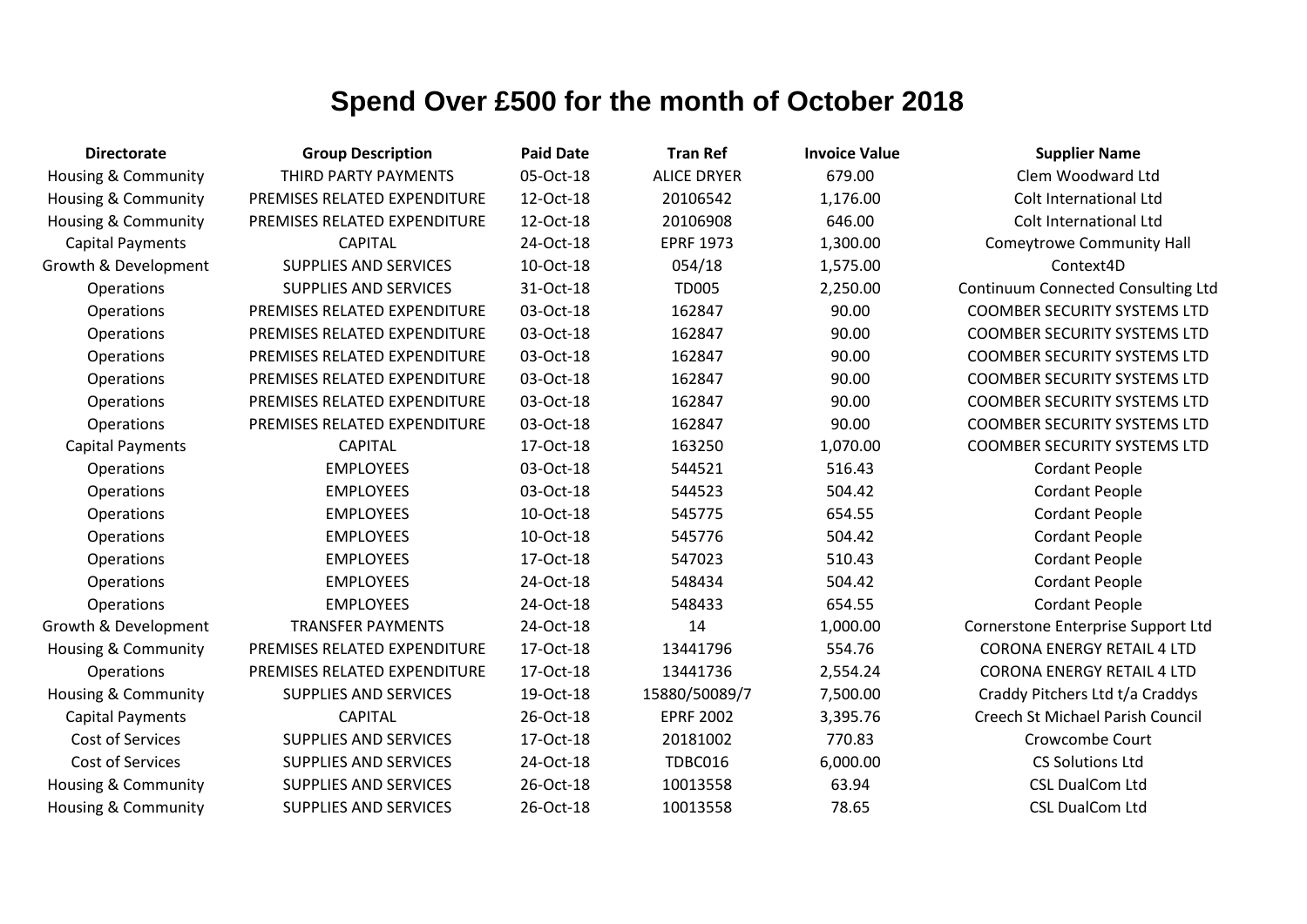| <b>Directorate</b>             | <b>Group Description</b>     | <b>Paid Date</b> | <b>Tran Ref</b>  | <b>Invoice Value</b> | <b>Supplier Name</b>                     |
|--------------------------------|------------------------------|------------------|------------------|----------------------|------------------------------------------|
| Operations                     | <b>SUPPLIES AND SERVICES</b> | 26-Oct-18        | 10013558         | 245.91               | <b>CSL DualCom Ltd</b>                   |
| Housing & Community            | <b>SUPPLIES AND SERVICES</b> | 26-Oct-18        | 10013558         | 248.06               | <b>CSL DualCom Ltd</b>                   |
| <b>Capital Payments</b>        | <b>CAPITAL</b>               | 12-Oct-18        | 25682            | 975.00               | <b>Curtins Consulting Limited</b>        |
| Housing & Community            | <b>SUPPLIES AND SERVICES</b> | 03-Oct-18        | 3184             | 660.00               | DALE NIXON T/A TAUNTON FENCING COM       |
| Housing & Community            | PREMISES RELATED EXPENDITURE | 31-Oct-18        | 3194             | 1,056.00             | DALE NIXON T/A TAUNTON FENCING COM       |
| <b>Housing &amp; Community</b> | PREMISES RELATED EXPENDITURE | 26-Oct-18        | SI144230         | 756.00               | Dale Power Solutions Ltd                 |
| Growth & Development           | <b>EMPLOYEES</b>             | 31-Oct-18        | <b>EPRF 2012</b> | 1,800.00             | Design Review Panel                      |
| Growth & Development           | <b>INCOME</b>                | 24-Oct-18        | 842465           | 803.71               | Dillington House Somerset County Council |
| Growth & Development           | PREMISES RELATED EXPENDITURE | 24-Oct-18        | 71018            | 900.00               | Duncan McIlveen                          |
| Growth & Development           | PREMISES RELATED EXPENDITURE | 24-Oct-18        | 71018            | 900.00               | Duncan McIlveen                          |
| <b>Operations</b>              | PREMISES RELATED EXPENDITURE | 10-Oct-18        | 117389           | 542.15               | <b>Earley Ornamentals Ltd</b>            |
| Operations                     | PREMISES RELATED EXPENDITURE | 10-Oct-18        | 117388           | 955.62               | <b>Earley Ornamentals Ltd</b>            |
| <b>Housing &amp; Community</b> | THIRD PARTY PAYMENTS         | 12-Oct-18        | 6001             | 3,400.00             | <b>East Meets South West Limited</b>     |
| Operations                     | <b>EMPLOYEES</b>             | 12-Oct-18        | IN183702320      | 9.73                 | Edenred (UK Group) Ltd                   |
| <b>Balance Sheet</b>           | <b>HOLDING ACCOUNTS</b>      | 12-Oct-18        | IN183702320      | 4,866.00             | Edenred (UK Group) Ltd                   |
| Operations                     | PREMISES RELATED EXPENDITURE | 03-Oct-18        | 4779897          | 905.19               | <b>EDF Energy</b>                        |
| Operations                     | PREMISES RELATED EXPENDITURE | 03-Oct-18        | 4779897          | 0.19                 | <b>EDF Energy</b>                        |
| Operations                     | PREMISES RELATED EXPENDITURE | 10-Oct-18        | 4784248          | 905.24               | <b>EDF Energy</b>                        |
| Operations                     | PREMISES RELATED EXPENDITURE | 10-Oct-18        | 4784248          | 0.19                 | <b>EDF Energy</b>                        |
| Operations                     | PREMISES RELATED EXPENDITURE | 26-Oct-18        | 4817771          | 904.34               | <b>EDF Energy</b>                        |
| Operations                     | PREMISES RELATED EXPENDITURE | 26-Oct-18        | 4827552          | 3,597.72             | <b>EDF Energy</b>                        |
| Operations                     | PREMISES RELATED EXPENDITURE | 26-Oct-18        | 4827552          | 1.29                 | <b>EDF Energy</b>                        |
| <b>Operations</b>              | PREMISES RELATED EXPENDITURE | 26-Oct-18        | 4836697          | 3,847.83             | <b>EDF Energy</b>                        |
| Housing & Community            | <b>SUPPLIES AND SERVICES</b> | 17-Oct-18        | 106918           | 3,307.62             | Edward Nash LLP t/a Nash Partnership     |
| Housing & Community            | <b>SUPPLIES AND SERVICES</b> | 17-Oct-18        | 106918           | 121.66               | Edward Nash LLP t/a Nash Partnership     |
| Housing & Community            | PREMISES RELATED EXPENDITURE | 31-Oct-18        | 15016            | 523.93               | <b>Effective Mailing Solutions</b>       |
| Housing & Community            | PREMISES RELATED EXPENDITURE | 05-Oct-18        | 808-414833       | 648.64               | <b>Electric Center</b>                   |
| <b>Balance Sheet</b>           | <b>CURRENT ASSETS</b>        | 05-Oct-18        | 808-414838       | 620.00               | <b>Electric Center</b>                   |
| Housing & Community            | PREMISES RELATED EXPENDITURE | 03-Oct-18        | 808-414669       | 660.00               | <b>Electric Center</b>                   |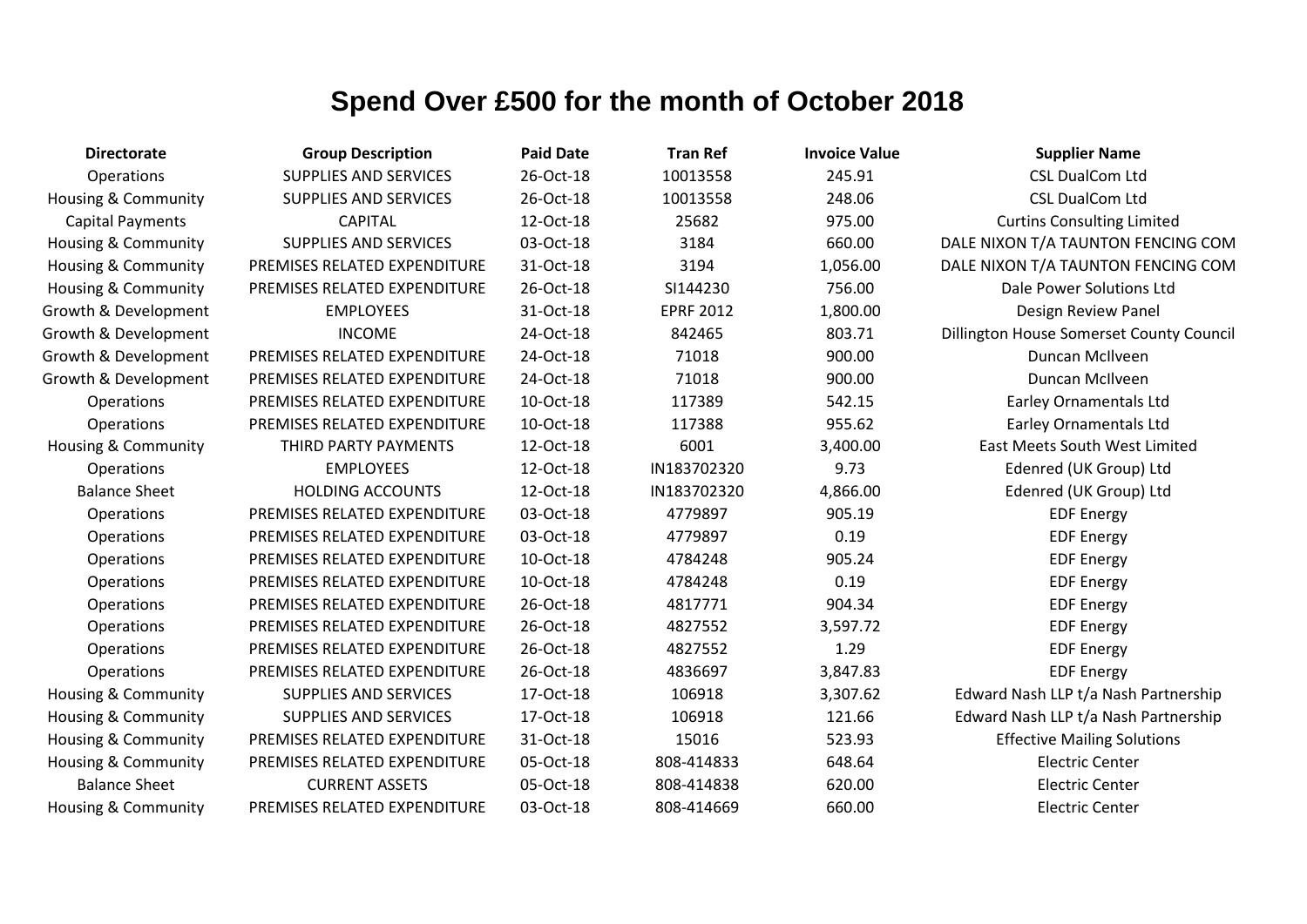| <b>Directorate</b>             | <b>Group Description</b>             | <b>Paid Date</b> | <b>Tran Ref</b> | <b>Invoice Value</b> | <b>Supplier Name</b>                   |
|--------------------------------|--------------------------------------|------------------|-----------------|----------------------|----------------------------------------|
| <b>Balance Sheet</b>           | <b>CURRENT ASSETS</b>                | 05-Oct-18        | 808-414782A     | 2,536.76             | <b>Electric Center</b>                 |
| <b>Balance Sheet</b>           | <b>CURRENT ASSETS</b>                | 05-Oct-18        | 808-414782      | 521.09               | <b>Electric Center</b>                 |
| Housing & Community            | PREMISES RELATED EXPENDITURE         | 10-Oct-18        | 414795/809/767  | 541.77               | <b>Electric Center</b>                 |
| <b>Balance Sheet</b>           | <b>CURRENT ASSETS</b>                | 10-Oct-18        | 808-414839      | 620.00               | <b>Electric Center</b>                 |
| <b>Housing &amp; Community</b> | <b>SUPPLIES AND SERVICES</b>         | 24-Oct-18        | 808 - 414960    | 685.00               | <b>Electric Center</b>                 |
| <b>Balance Sheet</b>           | <b>CURRENT ASSETS</b>                | 17-Oct-18        | 808-415134/A    | 1,308.54             | <b>Electric Center</b>                 |
| Housing & Community            | PREMISES RELATED EXPENDITURE         | 19-Oct-18        | 808-415156      | 945.00               | <b>Electric Center</b>                 |
| <b>Balance Sheet</b>           | <b>CURRENT ASSETS</b>                | 10-Oct-18        | 808-414934      | 808.22               | <b>Electric Center</b>                 |
| <b>Balance Sheet</b>           | <b>CURRENT ASSETS</b>                | 31-Oct-18        | 808-415492      | 2,333.83             | <b>Electric Center</b>                 |
| <b>Balance Sheet</b>           | <b>CURRENT ASSETS</b>                | 31-Oct-18        | 808-415519      | 1,284.67             | <b>Electric Center</b>                 |
| <b>Capital Payments</b>        | <b>CAPITAL</b>                       | 05-Oct-18        | CSCT001600-007  | 146,231.96           | <b>ENGIE Regeneration (Apollo) Ltd</b> |
| Growth & Development           | <b>SUPPLIES AND SERVICES</b>         | 17-Oct-18        | 2064431         | 54,111.79            | <b>Environment Agency</b>              |
| <b>Housing &amp; Community</b> | <b>EMPLOYEES</b>                     | 26-Oct-18        | 355             | 2,563.00             | <b>Esense Limited</b>                  |
| Operations                     | <b>SUPPLIES AND SERVICES</b>         | 03-Oct-18        | OP/1705310      | 854.69               | F. Klucznic & Son Ltd t/a I.A.E        |
| Operations                     | <b>SUPPLIES AND SERVICES</b>         | 05-Oct-18        | SIN291557       | 1,200.00             | FAAC (UK) Ltd                          |
| Operations                     | <b>SUPPLIES AND SERVICES</b>         | 05-Oct-18        | SIN291557       | 5,149.20             | FAAC (UK) Ltd                          |
| Operations                     | <b>SUPPLIES AND SERVICES</b>         | 05-Oct-18        | SIN291557       | 65.00                | FAAC (UK) Ltd                          |
| Operations                     | <b>SUPPLIES AND SERVICES</b>         | 05-Oct-18        | SIN291557       | 238.50               | FAAC (UK) Ltd                          |
| Cost of Services               | <b>SUPPLIES AND SERVICES</b>         | 03-Oct-18        | 4081            | 14,430.00            | Firmstep                               |
| Cost of Services               | <b>SUPPLIES AND SERVICES</b>         | 26-Oct-18        | 4232            | 3,330.00             | Firmstep                               |
| Operations                     | TRANSPORT RELATED EXPENDITURE        | 17-Oct-18        | 181916          | 10,470.29            | Fleet Solutions from BT                |
| Operations                     | TRANSPORT RELATED EXPENDITURE        | 17-Oct-18        | 181916          | 2,623.44             | Fleet Solutions from BT                |
| Operations                     | <b>TRANSPORT RELATED EXPENDITURE</b> | 26-Oct-18        | 181272          | 5,721.59             | Fleet Solutions from BT                |
| Operations                     | TRANSPORT RELATED EXPENDITURE        | 26-Oct-18        | 181272          | 258.89               | Fleet Solutions from BT                |
| <b>Housing &amp; Community</b> | <b>EMPLOYEES</b>                     | 03-Oct-18        | 1014727         | 755.00               | G & L Consultancy Ltd                  |
| <b>Housing &amp; Community</b> | <b>EMPLOYEES</b>                     | 03-Oct-18        | 1014629         | 2,485.00             | G & L Consultancy Ltd                  |
| Operations                     | <b>EMPLOYEES</b>                     | 19-Oct-18        | 46261           | 866.88               | <b>G2V Recruitment Group</b>           |
| Operations                     | <b>EMPLOYEES</b>                     | 31-Oct-18        | 46569           | 852.12               | <b>G2V Recruitment Group</b>           |
| <b>Capital Payments</b>        | <b>CAPITAL</b>                       | 12-Oct-18        | AM121-046       | 735,362.48           | <b>Galliford Try Partnerships SW</b>   |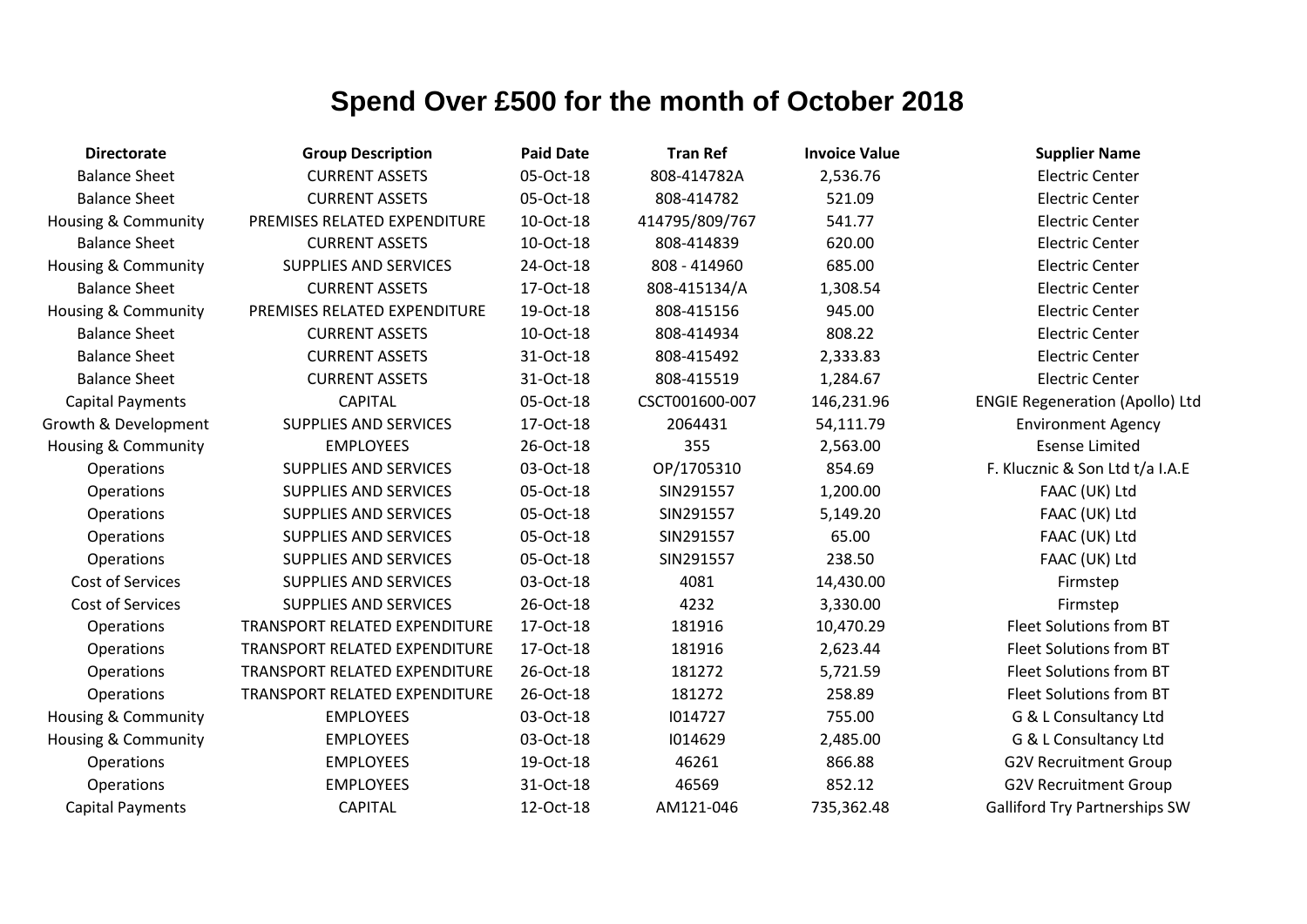| <b>Directorate</b>             | <b>Group Description</b>     | <b>Paid Date</b> | <b>Tran Ref</b>  | <b>Invoice Value</b> | <b>Supplier Name</b>                     |
|--------------------------------|------------------------------|------------------|------------------|----------------------|------------------------------------------|
| Operations                     | <b>SUPPLIES AND SERVICES</b> | 24-Oct-18        | GA1440662        | 843.95               | <b>Gamma Business Communications</b>     |
| Cost of Services               | SUPPLIES AND SERVICES        | 10-Oct-18        | 39893            | 1,200.00             | <b>Gatenby Sanderson</b>                 |
| Cost of Services               | SUPPLIES AND SERVICES        | 24-Oct-18        | 40723            | 11,452.00            | Gatenby Sanderson                        |
| <b>Corporate Management</b>    | SUPPLIES AND SERVICES        | 24-Oct-18        | 40726            | 16,592.50            | Gatenby Sanderson                        |
| Operations                     | SUPPLIES AND SERVICES        | 05-Oct-18        | 1461             | 2,645.00             | GB Sport & Leisure UK Ltd                |
| Operations                     | SUPPLIES AND SERVICES        | 10-Oct-18        | 1497             | 725.00               | GB Sport & Leisure UK Ltd                |
| <b>Capital Payments</b>        | <b>CAPITAL</b>               | 03-Oct-18        | 238368           | 2,552.00             | <b>GEORGE CARR &amp; SONS (SAWS) LTD</b> |
| <b>Capital Payments</b>        | <b>CAPITAL</b>               | 03-Oct-18        | 238368           | 2,200.00             | <b>GEORGE CARR &amp; SONS (SAWS) LTD</b> |
| <b>Capital Payments</b>        | <b>CAPITAL</b>               | 03-Oct-18        | 238368           | 858.00               | <b>GEORGE CARR &amp; SONS (SAWS) LTD</b> |
| <b>Capital Payments</b>        | <b>CAPITAL</b>               | 03-Oct-18        | 238368           | 505.00               | <b>GEORGE CARR &amp; SONS (SAWS) LTD</b> |
| <b>Capital Payments</b>        | <b>CAPITAL</b>               | 03-Oct-18        | 238367           | 1,556.00             | <b>GEORGE CARR &amp; SONS (SAWS) LTD</b> |
| <b>Capital Payments</b>        | <b>CAPITAL</b>               | 03-Oct-18        | 238366           | 3,240.00             | <b>GEORGE CARR &amp; SONS (SAWS) LTD</b> |
| <b>Capital Payments</b>        | <b>CAPITAL</b>               | 03-Oct-18        | 238366           | 3,850.00             | <b>GEORGE CARR &amp; SONS (SAWS) LTD</b> |
| <b>Capital Payments</b>        | <b>CAPITAL</b>               | 03-Oct-18        | 238366           | 4,994.00             | <b>GEORGE CARR &amp; SONS (SAWS) LTD</b> |
| <b>Housing &amp; Community</b> | <b>EMPLOYEES</b>             | 31-Oct-18        | 191783           | 721.50               | Girling Jones Ltd                        |
| Housing & Community            | PREMISES RELATED EXPENDITURE | 26-Oct-18        | 755073           | 530.44               | <b>GLASDON UK LTD</b>                    |
| <b>Housing &amp; Community</b> | PREMISES RELATED EXPENDITURE | 26-Oct-18        | 755074           | 530.44               | <b>GLASDON UK LTD</b>                    |
| <b>Housing &amp; Community</b> | PREMISES RELATED EXPENDITURE | 24-Oct-18        | INV-18429-X9H7L6 | 522.00               | <b>Gully Howard Technical</b>            |
| Housing & Community            | PREMISES RELATED EXPENDITURE | 24-Oct-18        | INV-18485-X3L9R3 | 836.00               | <b>Gully Howard Technical</b>            |
| Housing & Community            | PREMISES RELATED EXPENDITURE | 24-Oct-18        | INV-18564-Y5H8J1 | 5,792.00             | <b>Gully Howard Technical</b>            |
| <b>Housing &amp; Community</b> | PREMISES RELATED EXPENDITURE | 24-Oct-18        | INV-18690-R0W4F9 | 5,068.00             | <b>Gully Howard Technical</b>            |
| <b>Housing &amp; Community</b> | PREMISES RELATED EXPENDITURE | 24-Oct-18        | INV-18877-G6L2L0 | 6,848.00             | <b>Gully Howard Technical</b>            |
| Housing & Community            | PREMISES RELATED EXPENDITURE | 24-Oct-18        | INV-18996-W7Z8P0 | 3,568.00             | <b>Gully Howard Technical</b>            |
| Housing & Community            | PREMISES RELATED EXPENDITURE | 24-Oct-18        | INV-18807-G0V3B0 | 4,214.00             | <b>Gully Howard Technical</b>            |
| <b>Housing &amp; Community</b> | SUPPLIES AND SERVICES        | 03-Oct-18        | L2133            | 3,817.50             | Haldons Ltd                              |
| Housing & Community            | <b>SUPPLIES AND SERVICES</b> | 31-Oct-18        | L2148            | 3,817.50             | Haldons Ltd                              |
| Housing & Community            | <b>EMPLOYEES</b>             | 03-Oct-18        | 1008909627       | 1,099.90             | <b>HAYS Specialist Recruitment</b>       |
| Housing & Community            | <b>EMPLOYEES</b>             | 03-Oct-18        | 1008921221       | 659.94               | <b>HAYS Specialist Recruitment</b>       |
| Cost of Services               | <b>EMPLOYEES</b>             | 05-Oct-18        | 1008905102       | 2,025.86             | <b>HAYS Specialist Recruitment</b>       |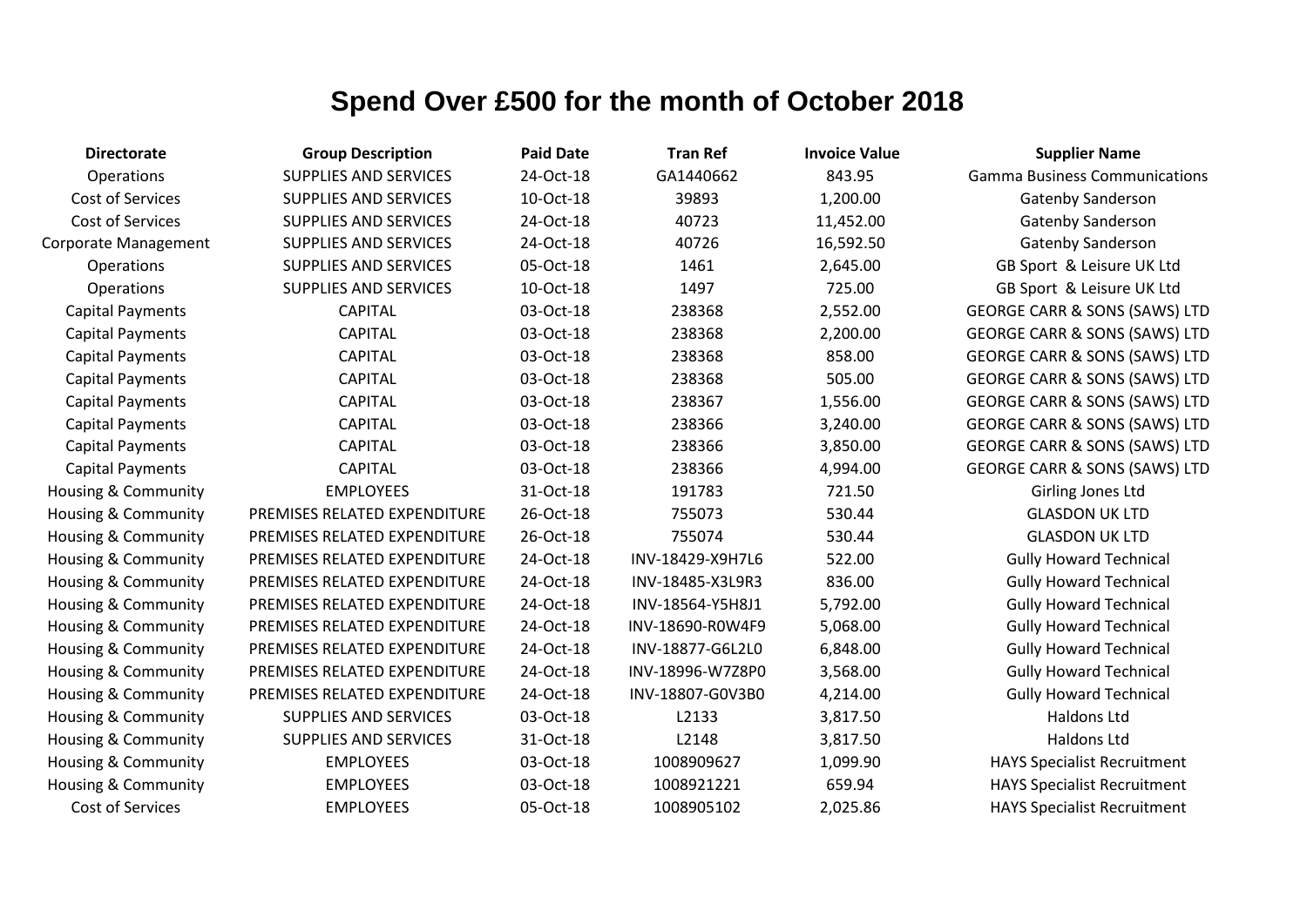| <b>Directorate</b>             | <b>Group Description</b>      | <b>Paid Date</b> | <b>Tran Ref</b>  | <b>Invoice Value</b> | <b>Supplier Name</b>               |
|--------------------------------|-------------------------------|------------------|------------------|----------------------|------------------------------------|
| Cost of Services               | <b>EMPLOYEES</b>              | 05-Oct-18        | 1008899403       | 1,800.76             | <b>HAYS Specialist Recruitment</b> |
| Cost of Services               | <b>EMPLOYEES</b>              | 05-Oct-18        | 100892386        | 973.38               | <b>HAYS Specialist Recruitment</b> |
| Housing & Community            | <b>EMPLOYEES</b>              | 05-Oct-18        | 100892386        | 827.38               | <b>HAYS Specialist Recruitment</b> |
| <b>Housing &amp; Community</b> | <b>EMPLOYEES</b>              | 17-Oct-18        | 1008964499       | 1,099.90             | <b>HAYS Specialist Recruitment</b> |
| Housing & Community            | <b>EMPLOYEES</b>              | 17-Oct-18        | 1008974616       | 1,099.90             | <b>HAYS Specialist Recruitment</b> |
| Housing & Community            | <b>EMPLOYEES</b>              | 24-Oct-18        | 1008981683       | 2,250.95             | <b>HAYS Specialist Recruitment</b> |
| Housing & Community            | <b>EMPLOYEES</b>              | 24-Oct-18        | 1008974226       | 1,721.67             | <b>HAYS Specialist Recruitment</b> |
| <b>Housing &amp; Community</b> | <b>EMPLOYEES</b>              | 24-Oct-18        | 1008974226       | 79.09                | <b>HAYS Specialist Recruitment</b> |
| <b>Housing &amp; Community</b> | <b>EMPLOYEES</b>              | 24-Oct-18        | 1008981145       | 1,099.90             | <b>HAYS Specialist Recruitment</b> |
| Housing & Community            | TRANSPORT RELATED EXPENDITURE | 31-Oct-18        | 12976            | 2,395.36             | Hearn's of Taunton                 |
| Operations                     | <b>SUPPLIES AND SERVICES</b>  | 10-Oct-18        | 63005            | 692.21               | Hilton Cabinet Co Ltd              |
| Housing & Community            | <b>SUPPLIES AND SERVICES</b>  | 10-Oct-18        | 8E+14            | 2,517.00             | <b>HMCTS</b>                       |
| <b>Capital Payments</b>        | <b>CAPITAL</b>                | 31-Oct-18        | <b>EPRF 2022</b> | 9,900.00             | <b>HMRC Vat Return</b>             |
| Growth & Development           | <b>SUPPLIES AND SERVICES</b>  | 03-Oct-18        | 11670            | 1,500.00             | Horwath HTL Ltd                    |
| Growth & Development           | <b>SUPPLIES AND SERVICES</b>  | 03-Oct-18        | 11670            | 1,500.00             | Horwath HTL Ltd                    |
| Growth & Development           | <b>SUPPLIES AND SERVICES</b>  | 31-Oct-18        | 11672            | 3,000.00             | Horwath HTL Ltd                    |
| Growth & Development           | <b>SUPPLIES AND SERVICES</b>  | 31-Oct-18        | 11672            | 3,000.00             | Horwath HTL Ltd                    |
| <b>Housing &amp; Community</b> | PREMISES RELATED EXPENDITURE  | 03-Oct-18        | 994/0149882      | 1,034.23             | Howdens Joinery                    |
| Housing & Community            | PREMISES RELATED EXPENDITURE  | 10-Oct-18        | 994/0150384      | 1,104.10             | Howdens Joinery                    |
| Housing & Community            | PREMISES RELATED EXPENDITURE  | 10-Oct-18        | 994/0149670      | 869.95               | Howdens Joinery                    |
| Housing & Community            | PREMISES RELATED EXPENDITURE  | 12-Oct-18        | 994/0150469      | 1,292.46             | Howdens Joinery                    |
| Housing & Community            | PREMISES RELATED EXPENDITURE  | 12-Oct-18        | 994/0150468      | 715.33               | Howdens Joinery                    |
| Housing & Community            | PREMISES RELATED EXPENDITURE  | 17-Oct-18        | 994/0150273      | 511.29               | Howdens Joinery                    |
| <b>Housing &amp; Community</b> | PREMISES RELATED EXPENDITURE  | 17-Oct-18        | 994/0149938      | 960.49               | Howdens Joinery                    |
| <b>Housing &amp; Community</b> | PREMISES RELATED EXPENDITURE  | 24-Oct-18        | 994/0151023      | 756.76               | Howdens Joinery                    |
| Operations                     | <b>SUPPLIES AND SERVICES</b>  | 31-Oct-18        | <b>INV015198</b> | 1,762.50             | <b>Hydrock Consultants Ltd</b>     |
| Operations                     | THIRD PARTY PAYMENTS          | 19-Oct-18        | GM762085         | 51,462.58            | Idverde                            |
| Growth & Development           | <b>SUPPLIES AND SERVICES</b>  | 17-Oct-18        | <b>INV0388</b>   | 5,501.00             | Ingham Pinnock Associates Ltd      |
| Operations                     | <b>SUPPLIES AND SERVICES</b>  | 10-Oct-18        | 32862917         | 741.65               | Initial Washroom Hygiene           |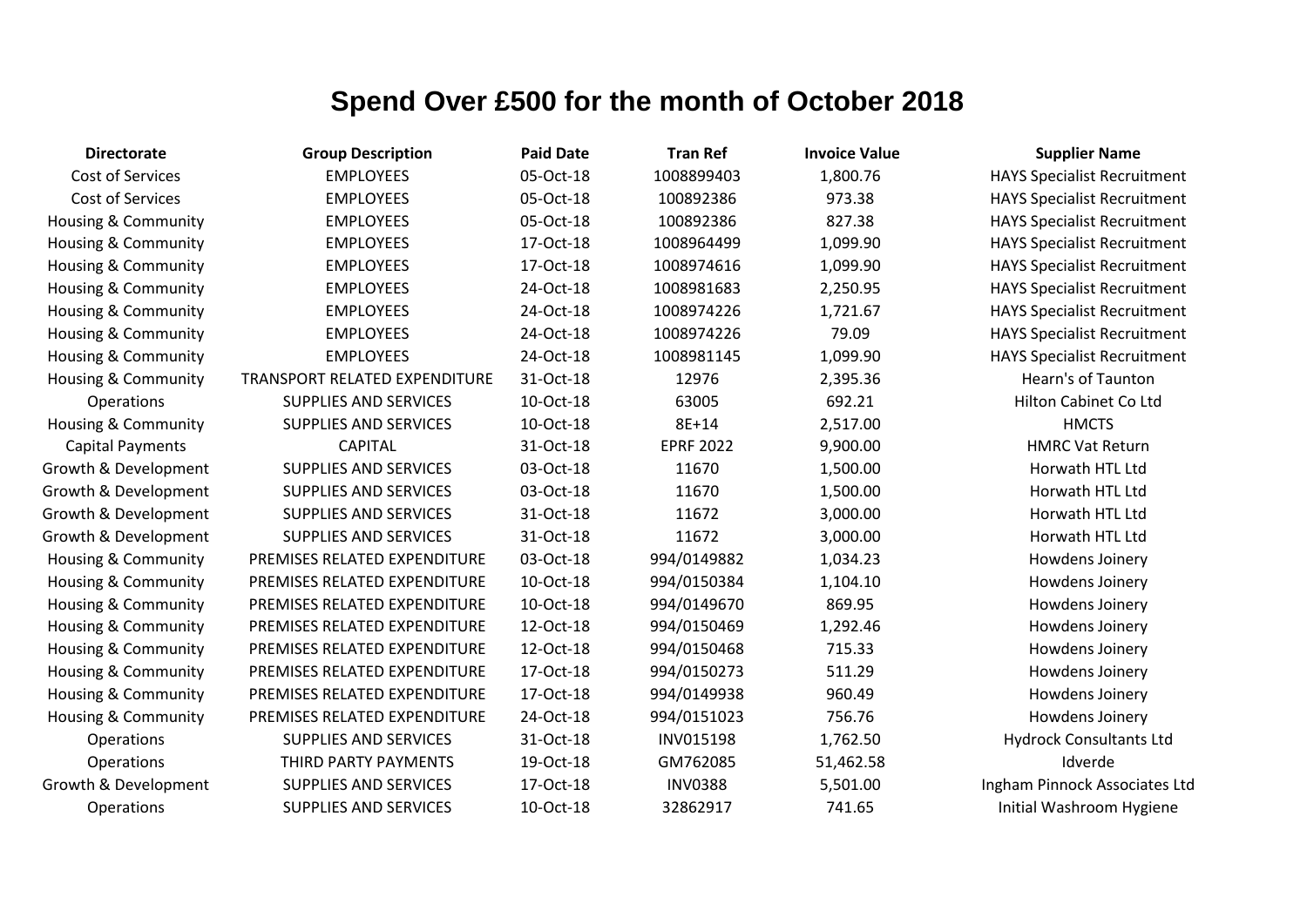| <b>Directorate</b>             | <b>Group Description</b>             | <b>Paid Date</b> | <b>Tran Ref</b> | <b>Invoice Value</b> | <b>Supplier Name</b>                |
|--------------------------------|--------------------------------------|------------------|-----------------|----------------------|-------------------------------------|
| Operations                     | <b>SUPPLIES AND SERVICES</b>         | 24-Oct-18        | 3983359         | 16,892.28            | <b>INSIGHT DIRECT (UK) LTD</b>      |
| Operations                     | <b>SUPPLIES AND SERVICES</b>         | 24-Oct-18        | 4072648         | 11,414.82            | <b>INSIGHT DIRECT (UK) LTD</b>      |
| Housing & Community            | PREMISES RELATED EXPENDITURE         | 03-Oct-18        | 186             | 870.00               | J C Electrical Services             |
| Housing & Community            | PREMISES RELATED EXPENDITURE         | 10-Oct-18        | 187             | 1,040.00             | J C Electrical Services             |
| Housing & Community            | PREMISES RELATED EXPENDITURE         | 10-Oct-18        | 187             | 25.00                | J C Electrical Services             |
| Housing & Community            | PREMISES RELATED EXPENDITURE         | 17-Oct-18        | 188             | 935.00               | J C Electrical Services             |
| Housing & Community            | PREMISES RELATED EXPENDITURE         | 03-Oct-18        | 184             | 1,220.00             | J C Electrical Services             |
| Operations                     | PREMISES RELATED EXPENDITURE         | 03-Oct-18        | 184             | 25.00                | J C Electrical Services             |
| Housing & Community            | PREMISES RELATED EXPENDITURE         | 31-Oct-18        | 190             | 610.00               | J C Electrical Services             |
| <b>Housing &amp; Community</b> | PREMISES RELATED EXPENDITURE         | 19-Oct-18        | 180904          | 5,338.00             | J Layzell & Sons Ltd                |
| Operations                     | PREMISES RELATED EXPENDITURE         | 03-Oct-18        | 180903          | 7,621.00             | J Layzell & Sons Ltd                |
| Operations                     | PREMISES RELATED EXPENDITURE         | 26-Oct-18        | 181004          | 950.00               | J Layzell & Sons Ltd                |
| Housing & Community            | PREMISES RELATED EXPENDITURE         | 24-Oct-18        | 115             | 855.00               | J Thomas t/a JT Roofing             |
| Housing & Community            | PREMISES RELATED EXPENDITURE         | 24-Oct-18        | 115             | 99.00                | J Thomas t/a JT Roofing             |
| Housing & Community            | PREMISES RELATED EXPENDITURE         | 24-Oct-18        | 115             | $-594.00$            | J Thomas t/a JT Roofing             |
| <b>Housing &amp; Community</b> | PREMISES RELATED EXPENDITURE         | 24-Oct-18        | 115             | 594.00               | J Thomas t/a JT Roofing             |
| Operations                     | TRANSPORT RELATED EXPENDITURE        | 24-Oct-18        | 9467            | 4,048.35             | Jaama Ltd                           |
| Operations                     | <b>TRANSPORT RELATED EXPENDITURE</b> | 17-Oct-18        | 9391            | 610.47               | Jaama Ltd                           |
| Operations                     | <b>TRANSPORT RELATED EXPENDITURE</b> | 17-Oct-18        | 612835          | 506.39               | James Mason Limited t/as Masons Kin |
| Operations                     | <b>SUPPLIES AND SERVICES</b>         | 24-Oct-18        | 2018-001        | 2,456.25             | JDL Services 2015                   |
| Housing & Community            | PREMISES RELATED EXPENDITURE         | 03-Oct-18        | 0710/00775784   | 1,137.81             | <b>JEWSON LTD</b>                   |
| <b>Balance Sheet</b>           | <b>CURRENT ASSETS</b>                | 10-Oct-18        | 0710/0142005    | 517.58               | <b>JEWSON LTD</b>                   |
| Housing & Community            | PREMISES RELATED EXPENDITURE         | 24-Oct-18        | 0710/00776235   | 769.65               | <b>JEWSON LTD</b>                   |
| <b>Housing &amp; Community</b> | PREMISES RELATED EXPENDITURE         | 31-Oct-18        | 0710/00776311   | 17.00                | <b>JEWSON LTD</b>                   |
| Housing & Community            | PREMISES RELATED EXPENDITURE         | 31-Oct-18        | 0710/00776311   | 1,340.55             | <b>JEWSON LTD</b>                   |
| Housing & Community            | PREMISES RELATED EXPENDITURE         | 31-Oct-18        | 0710/00776311   | 130.24               | <b>JEWSON LTD</b>                   |
| Operations                     | TRANSPORT RELATED EXPENDITURE        | 31-Oct-18        | 13102018        | 630.00               | <b>JW Valeting</b>                  |
| Operations                     | <b>SUPPLIES AND SERVICES</b>         | 24-Oct-18        | 131             | 1,500.00             | L & E Foy                           |
| Housing & Community            | PREMISES RELATED EXPENDITURE         | 19-Oct-18        | 2539            | 625.00               | L J Langabeer                       |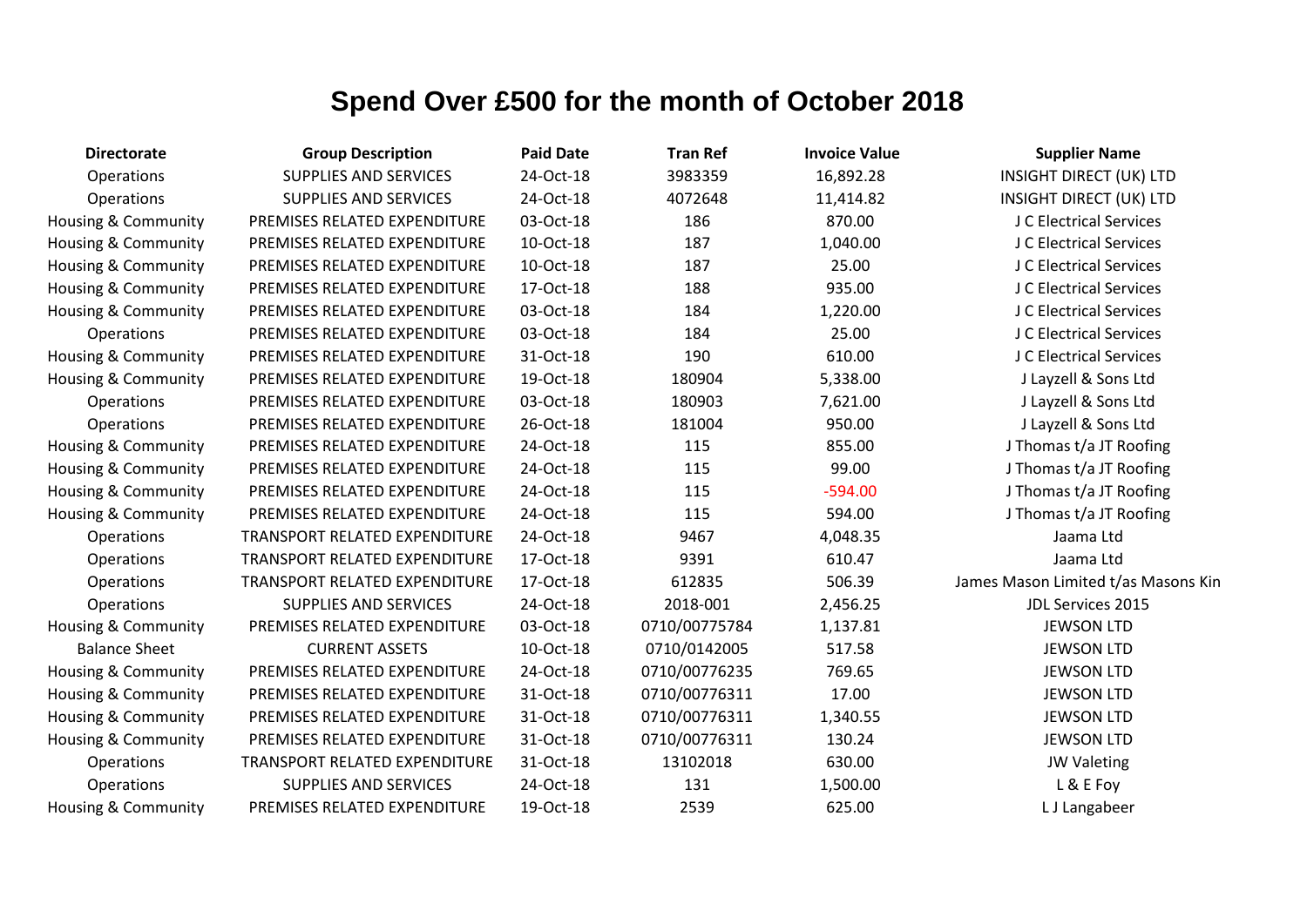| <b>Directorate</b>             | <b>Group Description</b>      | <b>Paid Date</b> | <b>Tran Ref</b>  | <b>Invoice Value</b> | <b>Supplier Name</b>                     |
|--------------------------------|-------------------------------|------------------|------------------|----------------------|------------------------------------------|
| Housing & Community            | PREMISES RELATED EXPENDITURE  | 10-Oct-18        | 9038862084       | 954.24               | Lafarge Tarmac Trading Ltd               |
| <b>Housing &amp; Community</b> | PREMISES RELATED EXPENDITURE  | 10-Oct-18        | 9038823896       | 554.65               | Lafarge Tarmac Trading Ltd               |
| Housing & Community            | PREMISES RELATED EXPENDITURE  | 17-Oct-18        | 9038956457       | 505.10               | Lafarge Tarmac Trading Ltd               |
| Operations                     | TRANSPORT RELATED EXPENDITURE | 12-Oct-18        | MRI7626805       | 29,184.84            | Lex Autolease Ltd                        |
| <b>Capital Payments</b>        | <b>CAPITAL</b>                | 26-Oct-18        | 91060832         | 6,626.14             | Link 51 Shelving & Storage               |
| Housing & Community            | <b>SUPPLIES AND SERVICES</b>  | 26-Oct-18        | INV-23176        | 870.00               | LMS Highways Ltd                         |
| <b>Housing &amp; Community</b> | <b>INCOME</b>                 | 05-Oct-18        | SIN00065262/A    | 6,594.38             | Low Carbon Exchange Ltd                  |
| <b>Capital Payments</b>        | <b>CAPITAL</b>                | 19-Oct-18        | 3203             | 83,541.84            | Low Carbon Exchange Ltd                  |
| <b>Capital Payments</b>        | <b>CAPITAL</b>                | 19-Oct-18        | 435              | 3,075.00             | Low Carbon Expert Ltd                    |
| Operations                     | PREMISES RELATED EXPENDITURE  | 31-Oct-18        | 2180502          | 3,932.50             | LUBBE & SONS (BULBS) LTD                 |
| Operations                     | PREMISES RELATED EXPENDITURE  | 31-Oct-18        | 2180502          | 390.00               | LUBBE & SONS (BULBS) LTD                 |
| <b>Capital Payments</b>        | <b>CAPITAL</b>                | 26-Oct-18        | <b>EPRF 2004</b> | 1,210.59             | Lydeard St Lawrence/Tolland Parish Counc |
| Housing & Community            | PREMISES RELATED EXPENDITURE  | 19-Oct-18        | 21229            | 554.00               | M B H Industrial Services Ltd            |
| Housing & Community            | PREMISES RELATED EXPENDITURE  | 12-Oct-18        | 21235            | 5,605.00             | M B H Industrial Services Ltd            |
| Housing & Community            | PREMISES RELATED EXPENDITURE  | 17-Oct-18        | 21273            | 2,298.00             | M B H Industrial Services Ltd            |
| Housing & Community            | PREMISES RELATED EXPENDITURE  | 03-Oct-18        | 3                | 12,686.00            | M&I SHIER                                |
| Operations                     | PREMISES RELATED EXPENDITURE  | 03-Oct-18        | 3                | 160.00               | M&I SHIER                                |
| Growth & Development           | <b>SUPPLIES AND SERVICES</b>  | 31-Oct-18        | 34189SE1809243   | 4,500.00             | Mace Cost Consultancy Ltd                |
| <b>Capital Payments</b>        | <b>CAPITAL</b>                | 31-Oct-18        | 34709/0918998    | 1,195.00             | Mace Limited                             |
| <b>Housing &amp; Community</b> | PREMISES RELATED EXPENDITURE  | 05-Oct-18        | P43319-P43322SEP | 4,897.25             | <b>Magna Housing Limited</b>             |
| <b>Balance Sheet</b>           | <b>HOLDING ACCOUNTS</b>       | 10-Oct-18        | IN25621          | 37,878.70            | Matrix SCM Ltd                           |
| <b>Balance Sheet</b>           | <b>HOLDING ACCOUNTS</b>       | 10-Oct-18        | IN25716          | 38,747.54            | Matrix SCM Ltd                           |
| <b>Balance Sheet</b>           | <b>HOLDING ACCOUNTS</b>       | 17-Oct-18        | IN25812          | 37,120.43            | Matrix SCM Ltd                           |
| <b>Balance Sheet</b>           | <b>HOLDING ACCOUNTS</b>       | 24-Oct-18        | <b>IN25908</b>   | 35,061.30            | Matrix SCM Ltd                           |
| <b>Balance Sheet</b>           | <b>HOLDING ACCOUNTS</b>       | 31-Oct-18        | IN26005          | 37,960.77            | Matrix SCM Ltd                           |
| <b>Balance Sheet</b>           | <b>HOLDING ACCOUNTS</b>       | 31-Oct-18        | IN26101          | 35,272.71            | Matrix SCM Ltd                           |
| Operations                     | PREMISES RELATED EXPENDITURE  | 24-Oct-18        | M3252            | 2,937.66             | Mercury Infrastructure Services Ltd      |
| <b>Capital Payments</b>        | <b>CAPITAL</b>                | 24-Oct-18        | IN028832/017     | 416,288.88           | Midas Construction Ltd.                  |
| Housing & Community            | <b>TRANSFER PAYMENTS</b>      | 26-Oct-18        | <b>EPRF 1989</b> | 9,737.00             | MIND IN TAUNTON AND WEST SOMERSET        |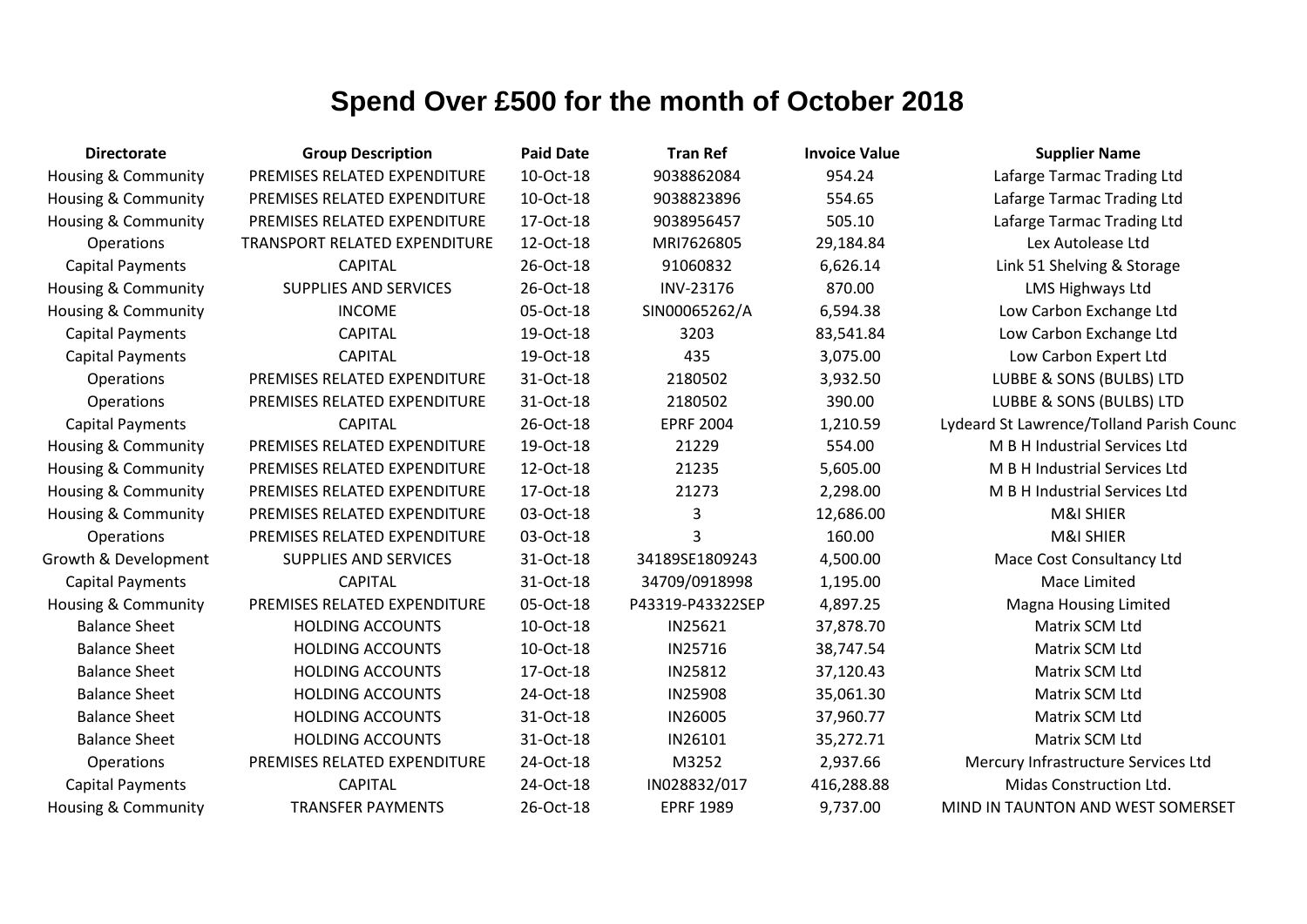| <b>Directorate</b>             | <b>Group Description</b>      | <b>Paid Date</b> | <b>Tran Ref</b>  | <b>Invoice Value</b> | <b>Supplier Name</b>                |
|--------------------------------|-------------------------------|------------------|------------------|----------------------|-------------------------------------|
| <b>Housing &amp; Community</b> | <b>TRANSFER PAYMENTS</b>      | 26-Oct-18        | <b>EPRF 1990</b> | 9,737.00             | MIND IN TAUNTON AND WEST SOMERSET   |
| <b>Capital Payments</b>        | <b>CAPITAL</b>                | 17-Oct-18        | IN004762/006     | 51,576.12            | Mi-Space (UK) Ltd                   |
| <b>Capital Payments</b>        | <b>CAPITAL</b>                | 17-Oct-18        | IN004763/004     | 77,524.07            | Mi-Space (UK) Ltd                   |
| <b>Housing &amp; Community</b> | PREMISES RELATED EXPENDITURE  | 19-Oct-18        | 64105/91708353   | 203,874.94           | MITIE PROPERTY SERVICES (UK) LTD    |
| <b>Capital Payments</b>        | <b>CAPITAL</b>                | 19-Oct-18        | 64105/91708362   | 55,209.33            | MITIE PROPERTY SERVICES (UK) LTD    |
| Operations                     | PREMISES RELATED EXPENDITURE  | 03-Oct-18        | 15806            | 1,527.38             | <b>MMES 2012 LTD</b>                |
| Housing & Community            | PREMISES RELATED EXPENDITURE  | 05-Oct-18        | 15840            | 880.69               | <b>MMES 2012 LTD</b>                |
| <b>Housing &amp; Community</b> | PREMISES RELATED EXPENDITURE  | 05-Oct-18        | 15840            | $-702.00$            | <b>MMES 2012 LTD</b>                |
| <b>Housing &amp; Community</b> | PREMISES RELATED EXPENDITURE  | 05-Oct-18        | 15840            | 702.00               | <b>MMES 2012 LTD</b>                |
| Operations                     | PREMISES RELATED EXPENDITURE  | 31-Oct-18        | 15755            | 1,623.25             | <b>MMES 2012 LTD</b>                |
| <b>Capital Payments</b>        | <b>CAPITAL</b>                | 31-Oct-18        | 15711            | 2,226.00             | <b>MMES 2012 LTD</b>                |
| Operations                     | <b>SUPPLIES AND SERVICES</b>  | 10-Oct-18        | 9440             | 2,271.08             | Montaz Engineering Solutions Ltd    |
| Operations                     | <b>EMPLOYEES</b>              | 10-Oct-18        | 9439             | 5,447.89             | Montaz Engineering Solutions Ltd    |
| Operations                     | PREMISES RELATED EXPENDITURE  | 17-Oct-18        | 9462             | 1,198.40             | Montaz Engineering Solutions Ltd    |
| <b>Housing &amp; Community</b> | TRANSPORT RELATED EXPENDITURE | 24-Oct-18        | 9505             | 633.32               | Montaz Engineering Solutions Ltd    |
| Operations                     | <b>EMPLOYEES</b>              | 24-Oct-18        | 9507             | 8,364.32             | Montaz Engineering Solutions Ltd    |
| Operations                     | <b>SUPPLIES AND SERVICES</b>  | 10-Oct-18        | 800              | 2,185.06             | Montaz Engineering Solutions Ltd    |
| Operations                     | TRANSPORT RELATED EXPENDITURE | 26-Oct-18        | 9512             | 892.10               | Montaz Engineering Solutions Ltd    |
| Housing & Community            | PREMISES RELATED EXPENDITURE  | 03-Oct-18        | 234              | 1,094.38             | Mr Keven Pearse                     |
| Housing & Community            | PREMISES RELATED EXPENDITURE  | 05-Oct-18        | 235              | 648.00               | Mr Keven Pearse                     |
| Housing & Community            | PREMISES RELATED EXPENDITURE  | 19-Oct-18        | 236              | 648.45               | Mr Keven Pearse                     |
| <b>Housing &amp; Community</b> | PREMISES RELATED EXPENDITURE  | 24-Oct-18        | 239              | 709.00               | Mr Keven Pearse                     |
| Housing & Community            | PREMISES RELATED EXPENDITURE  | 24-Oct-18        | 239              | $-555.83$            | Mr Keven Pearse                     |
| Housing & Community            | PREMISES RELATED EXPENDITURE  | 24-Oct-18        | 239              | 555.83               | Mr Keven Pearse                     |
| Housing & Community            | PREMISES RELATED EXPENDITURE  | 24-Oct-18        | 238              | 706.04               | Mr Keven Pearse                     |
| <b>Housing &amp; Community</b> | PREMISES RELATED EXPENDITURE  | 24-Oct-18        | 238              | $-557.04$            | Mr Keven Pearse                     |
| Housing & Community            | PREMISES RELATED EXPENDITURE  | 24-Oct-18        | 238              | 557.04               | Mr Keven Pearse                     |
| <b>Capital Payments</b>        | <b>CAPITAL</b>                | 19-Oct-18        | 431894           | 2,704.00             | MST LTD T/A PARKINS INDUSTRIAL SUPP |
| <b>Capital Payments</b>        | <b>CAPITAL</b>                | 19-Oct-18        | 431894           | 820.00               | MST LTD T/A PARKINS INDUSTRIAL SUPP |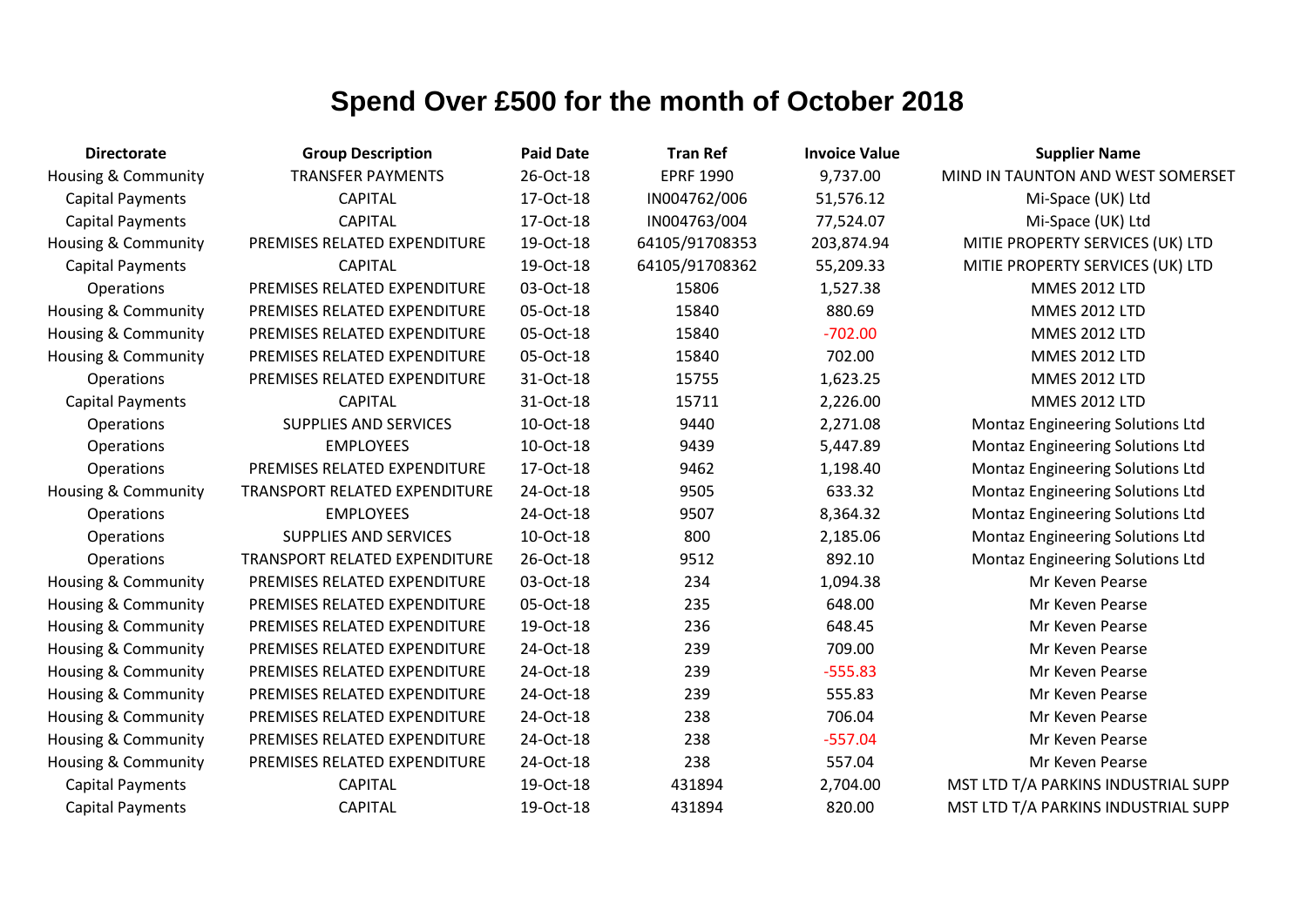| <b>Directorate</b>             | <b>Group Description</b>     | <b>Paid Date</b> | <b>Tran Ref</b>  | <b>Invoice Value</b> | <b>Supplier Name</b>                   |
|--------------------------------|------------------------------|------------------|------------------|----------------------|----------------------------------------|
| Growth & Development           | <b>SUPPLIES AND SERVICES</b> | 17-Oct-18        | AREXT/00208710   | 4,462.28             | <b>National Express Ltd</b>            |
| <b>Corporate Management</b>    | <b>SUPPLIES AND SERVICES</b> | 10-Oct-18        | 28092018         | 5,315.86             | NATIONAL WESTMINSTER BANK PLC          |
| <b>Corporate Management</b>    | <b>SUPPLIES AND SERVICES</b> | 10-Oct-18        | 29062018         | 4,614.63             | NATIONAL WESTMINSTER BANK PLC          |
| <b>Capital Payments</b>        | <b>CAPITAL</b>               | 24-Oct-18        | 18090330         | 42,208.77            | Nationwide Windows Ltd                 |
| Operations                     | PREMISES RELATED EXPENDITURE | 17-Oct-18        | 9400             | 1,840.00             | Neil Curtis & Sons Funeral Contractors |
| Operations                     | PREMISES RELATED EXPENDITURE | 17-Oct-18        | 9400             | 1,250.00             | Neil Curtis & Sons Funeral Contractors |
| Operations                     | <b>SUPPLIES AND SERVICES</b> | 03-Oct-18        | 01249-1424778C7  | 1,276.00             | <b>NIGEL K FORD</b>                    |
| <b>Capital Payments</b>        | <b>CAPITAL</b>               | 05-Oct-18        | <b>EPRF 1948</b> | 21,600.00            | North Curry Parish Council             |
| <b>Capital Payments</b>        | <b>CAPITAL</b>               | 26-Oct-18        | <b>EPRF 1999</b> | 28,286.06            | North Curry Parish Council             |
| <b>Capital Payments</b>        | <b>CAPITAL</b>               | 26-Oct-18        | <b>EPRF 1997</b> | 1,959.77             | NYNEHEAD PARISH COUNCIL                |
| Operations                     | <b>EMPLOYEES</b>             | 05-Oct-18        | 16487911         | 571.28               | <b>Office Angels</b>                   |
| Operations                     | <b>EMPLOYEES</b>             | 05-Oct-18        | 16487912         | 579.00               | <b>Office Angels</b>                   |
| Operations                     | <b>EMPLOYEES</b>             | 05-Oct-18        | 16490138         | 579.00               | <b>Office Angels</b>                   |
| Operations                     | <b>EMPLOYEES</b>             | 05-Oct-18        | 16490139         | 571.28               | <b>Office Angels</b>                   |
| Operations                     | <b>EMPLOYEES</b>             | 10-Oct-18        | 16492391         | 505.66               | <b>Office Angels</b>                   |
| Operations                     | <b>EMPLOYEES</b>             | 19-Oct-18        | 16494796         | 571.28               | <b>Office Angels</b>                   |
| Operations                     | <b>EMPLOYEES</b>             | 19-Oct-18        | 16494795         | 571.28               | <b>Office Angels</b>                   |
| Operations                     | <b>EMPLOYEES</b>             | 26-Oct-18        | 16497164         | 571.28               | <b>Office Angels</b>                   |
| Operations                     | <b>EMPLOYEES</b>             | 26-Oct-18        | 16497165         | 571.28               | <b>Office Angels</b>                   |
| <b>Capital Payments</b>        | <b>CAPITAL</b>               | 26-Oct-18        | SIN0136852       | 900.00               | Orangebox Limited                      |
| <b>Capital Payments</b>        | <b>CAPITAL</b>               | 26-Oct-18        | SIN0136851       | 8,290.00             | Orangebox Limited                      |
| <b>Capital Payments</b>        | <b>CAPITAL</b>               | 26-Oct-18        | <b>INV-0242</b>  | 33,102.97            | <b>Otter South West LTD</b>            |
| Housing & Community            | PREMISES RELATED EXPENDITURE | 31-Oct-18        | <b>INV-0253</b>  | 4,522.92             | <b>Otter South West LTD</b>            |
| <b>Capital Payments</b>        | <b>CAPITAL</b>               | 26-Oct-18        | <b>EPRF 1998</b> | 4,495.21             | <b>Otterford Parish Council</b>        |
| Operations                     | <b>SUPPLIES AND SERVICES</b> | 24-Oct-18        | E45135M-I88702   | 105.48               | Park Place Technologies Limited        |
| Operations                     | <b>SUPPLIES AND SERVICES</b> | 24-Oct-18        | E45135M-I88702   | 136.80               | Park Place Technologies Limited        |
| Operations                     | <b>SUPPLIES AND SERVICES</b> | 24-Oct-18        | E45135M-I88702   | 136.80               | Park Place Technologies Limited        |
| Operations                     | <b>SUPPLIES AND SERVICES</b> | 24-Oct-18        | E45135M-I88702   | 1,828.92             | Park Place Technologies Limited        |
| <b>Housing &amp; Community</b> | THIRD PARTY PAYMENTS         | 24-Oct-18        | <b>EPRF 2005</b> | 24,989.70            | PARRETT INTERNAL DRAINAGE BOARD        |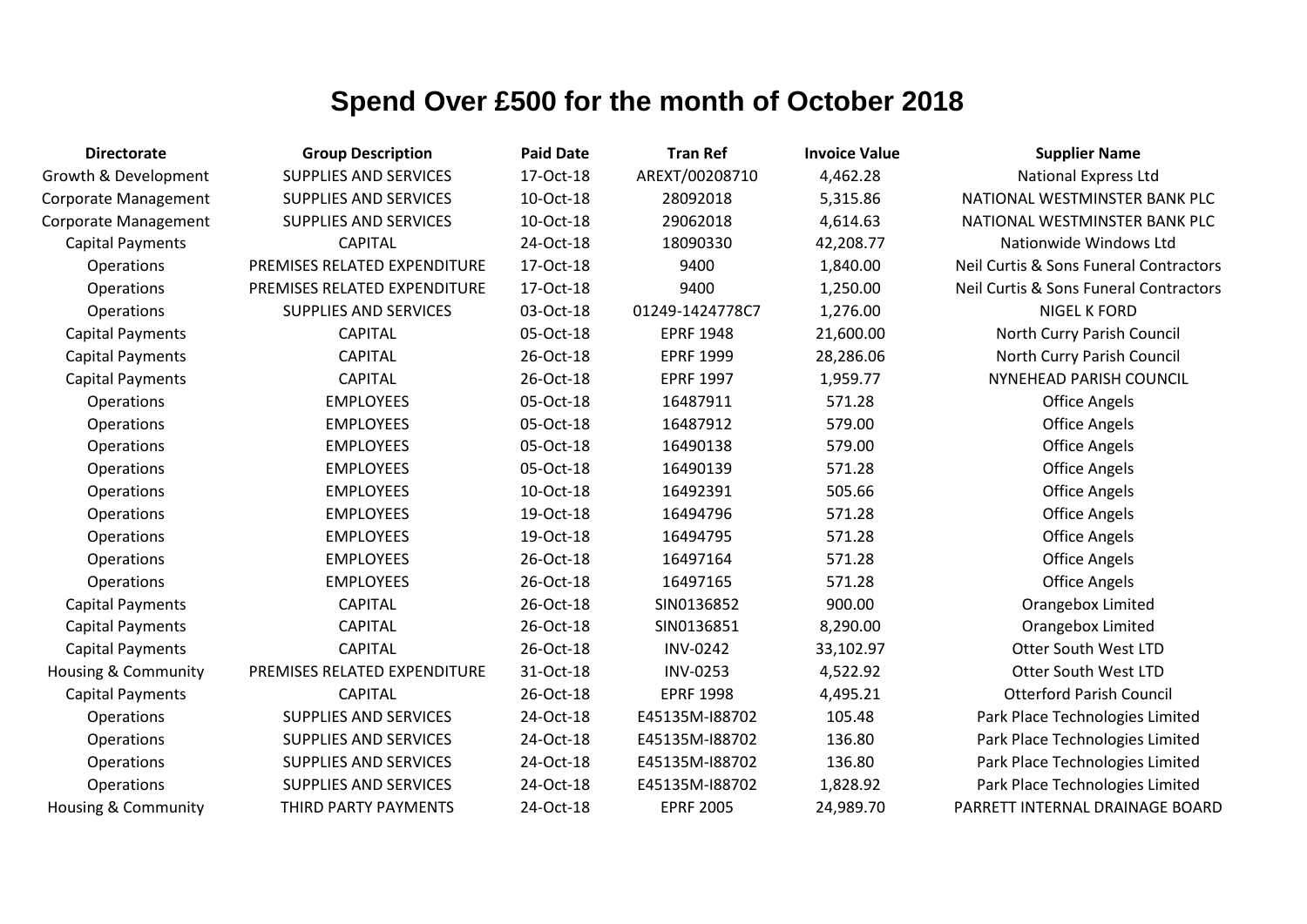| <b>Directorate</b>             | <b>Group Description</b>      | <b>Paid Date</b> | <b>Tran Ref</b>  | <b>Invoice Value</b> | <b>Supplier Name</b>                   |
|--------------------------------|-------------------------------|------------------|------------------|----------------------|----------------------------------------|
| Housing & Community            | PREMISES RELATED EXPENDITURE  | 03-Oct-18        | 4                | $-1,775.00$          | Pathway Landscaping                    |
| <b>Housing &amp; Community</b> | PREMISES RELATED EXPENDITURE  | 03-Oct-18        | 4                | 1,775.00             | Pathway Landscaping                    |
| Corporate Management           | <b>SUPPLIES AND SERVICES</b>  | 19-Oct-18        | 244              | 3,424.00             | <b>PER Consulting</b>                  |
| <b>Capital Payments</b>        | <b>CAPITAL</b>                | 26-Oct-18        | <b>EPRF 1994</b> | 4,691.80             | PITMINSTER PARISH COUNCIL              |
| <b>Housing &amp; Community</b> | PREMISES RELATED EXPENDITURE  | 03-Oct-18        | 56/00251164      | 853.59               | Plumbase                               |
| <b>Housing &amp; Community</b> | PREMISES RELATED EXPENDITURE  | 03-Oct-18        | 56/00251363      | 599.37               | Plumbase                               |
| Housing & Community            | PREMISES RELATED EXPENDITURE  | 03-Oct-18        | 56/00251278      | 871.76               | Plumbase                               |
| Housing & Community            | PREMISES RELATED EXPENDITURE  | 03-Oct-18        | 56/00251361      | 695.57               | Plumbase                               |
| <b>Balance Sheet</b>           | <b>CURRENT ASSETS</b>         | 03-Oct-18        | 56/00251309      | 727.11               | Plumbase                               |
| <b>Housing &amp; Community</b> | PREMISES RELATED EXPENDITURE  | 05-Oct-18        | 56/00251227      | 630.90               | Plumbase                               |
| Housing & Community            | PREMISES RELATED EXPENDITURE  | 05-Oct-18        | 56/00251196      | 945.69               | Plumbase                               |
| <b>Balance Sheet</b>           | <b>CURRENT ASSETS</b>         | 10-Oct-18        | 56/00251394      | 654.40               | Plumbase                               |
| Housing & Community            | PREMISES RELATED EXPENDITURE  | 10-Oct-18        | 56/00251224      | 1,108.61             | Plumbase                               |
| <b>Housing &amp; Community</b> | PREMISES RELATED EXPENDITURE  | 24-Oct-18        | 56/00251476      | 802.15               | Plumbase                               |
| <b>Balance Sheet</b>           | <b>CURRENT ASSETS</b>         | 26-Oct-18        | 56/00251539A     | 858.75               | Plumbase                               |
| Housing & Community            | PREMISES RELATED EXPENDITURE  | 12-Oct-18        | 13669            | 682.90               | <b>Premier Roofing Contractors Ltd</b> |
| Operations                     | <b>SUPPLIES AND SERVICES</b>  | 10-Oct-18        | 10771 S 99906    | 4,155.40             | PROLUDIC LTD                           |
| Operations                     | <b>SUPPLIES AND SERVICES</b>  | 10-Oct-18        | 10771 S 99906    | 71.53                | PROLUDIC LTD                           |
| Operations                     | <b>SUPPLIES AND SERVICES</b>  | 24-Oct-18        | 197850           | 843.55               | Protective Wear Supplies Ltd t/a PWS   |
| Operations                     | TRANSPORT RELATED EXPENDITURE | 24-Oct-18        | 2378607153       | 5,830.00             | PSA Finance UK Ltd/aka Free2Move Lease |
| Operations                     | PREMISES RELATED EXPENDITURE  | 31-Oct-18        | 174              | 2,120.00             | R W GALE LTD                           |
| Operations                     | <b>SUPPLIES AND SERVICES</b>  | 31-Oct-18        | 173              | 890.00               | R W GALE LTD                           |
| Operations                     | <b>SUPPLIES AND SERVICES</b>  | 31-Oct-18        | 172              | 3,744.00             | R W GALE LTD                           |
| Housing & Community            | PREMISES RELATED EXPENDITURE  | 03-Oct-18        | PINF1381367      | 574.98               | <b>Randstad CPE</b>                    |
| Housing & Community            | PREMISES RELATED EXPENDITURE  | 03-Oct-18        | PINF1381376      | 574.98               | Randstad CPE                           |
| <b>Housing &amp; Community</b> | PREMISES RELATED EXPENDITURE  | 10-Oct-18        | PINF1386460      | 574.98               | <b>Randstad CPE</b>                    |
| Housing & Community            | PREMISES RELATED EXPENDITURE  | 10-Oct-18        | PINF1386432      | 590.52               | Randstad CPE                           |
| <b>Housing &amp; Community</b> | PREMISES RELATED EXPENDITURE  | 19-Oct-18        | PINF1391922      | 574.98               | Randstad CPE                           |
| <b>Housing &amp; Community</b> | PREMISES RELATED EXPENDITURE  | 19-Oct-18        | PINF1391929      | 574.98               | Randstad CPE                           |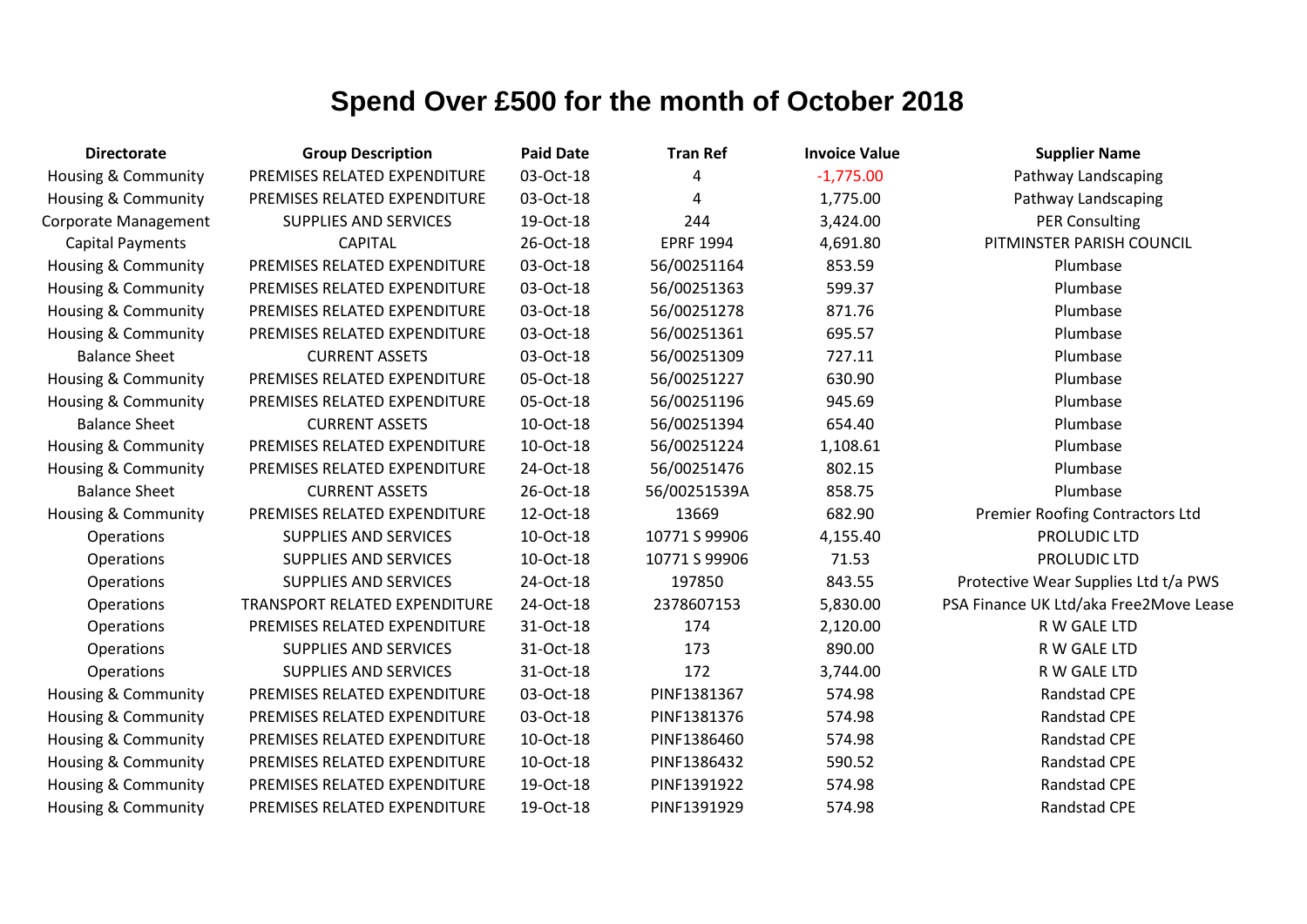| <b>Directorate</b>             | <b>Group Description</b>     | <b>Paid Date</b> | <b>Tran Ref</b>                      | <b>Invoice Value</b> | <b>Supplier Name</b>                       |
|--------------------------------|------------------------------|------------------|--------------------------------------|----------------------|--------------------------------------------|
| Housing & Community            | PREMISES RELATED EXPENDITURE | 24-Oct-18        | PINF1396732                          | 574.98               | <b>Randstad CPE</b>                        |
| Housing & Community            | PREMISES RELATED EXPENDITURE | 24-Oct-18        | PINF1396763                          | 574.98               | Randstad CPE                               |
| Housing & Community            | PREMISES RELATED EXPENDITURE | 31-Oct-18        | PINF1401776                          | 574.98               | Randstad CPE                               |
| Housing & Community            | <b>SUPPLIES AND SERVICES</b> |                  | 10-Oct-18 icted Commercial Confident | 945.47               | <b>Redacted Commercial Confidentiality</b> |
| Housing & Community            | <b>SUPPLIES AND SERVICES</b> |                  | 10-Oct-18 icted Commercial Confident | 1,085.99             | <b>Redacted Commercial Confidentiality</b> |
| Housing & Community            | <b>SUPPLIES AND SERVICES</b> |                  | 10-Oct-18 icted Commercial Confident | 738.70               | <b>Redacted Commercial Confidentiality</b> |
| Housing & Community            | <b>SUPPLIES AND SERVICES</b> |                  | 19-Oct-18 icted Commercial Confident | 567.00               | <b>Redacted Commercial Confidentiality</b> |
| Housing & Community            | <b>SUPPLIES AND SERVICES</b> | 31-Oct-18        | <b>Redacted Personal Data</b>        | 1,000.00             | <b>Redacted Personal Data</b>              |
| Housing & Community            | <b>EMPLOYEES</b>             | 12-Oct-18        | <b>Redacted Personal Data</b>        | 951.60               | <b>Redacted Personal Data</b>              |
| Housing & Community            | <b>EMPLOYEES</b>             | 12-Oct-18        | <b>Redacted Personal Data</b>        | 964.20               | <b>Redacted Personal Data</b>              |
| Housing & Community            | <b>EMPLOYEES</b>             | 05-Oct-18        | <b>Redacted Personal Data</b>        | 765.15               | <b>Redacted Personal Data</b>              |
| Housing & Community            | <b>EMPLOYEES</b>             | 05-Oct-18        | <b>Redacted Personal Data</b>        | 582.30               | <b>Redacted Personal Data</b>              |
| Housing & Community            | <b>EMPLOYEES</b>             | 05-Oct-18        | <b>Redacted Personal Data</b>        | 948.00               | <b>Redacted Personal Data</b>              |
| Housing & Community            | <b>EMPLOYEES</b>             | 05-Oct-18        | <b>Redacted Personal Data</b>        | 1,184.00             | <b>Redacted Personal Data</b>              |
| Housing & Community            | <b>EMPLOYEES</b>             | 05-Oct-18        | <b>Redacted Personal Data</b>        | 860.96               | <b>Redacted Personal Data</b>              |
| Housing & Community            | <b>EMPLOYEES</b>             | 05-Oct-18        | <b>Redacted Personal Data</b>        | 937.50               | <b>Redacted Personal Data</b>              |
| <b>Housing &amp; Community</b> | <b>EMPLOYEES</b>             | 12-Oct-18        | <b>Redacted Personal Data</b>        | 727.88               | <b>Redacted Personal Data</b>              |
| Housing & Community            | <b>EMPLOYEES</b>             | 12-Oct-18        | <b>Redacted Personal Data</b>        | 937.50               | <b>Redacted Personal Data</b>              |
| Housing & Community            | <b>EMPLOYEES</b>             | 12-Oct-18        | <b>Redacted Personal Data</b>        | 879.51               | <b>Redacted Personal Data</b>              |
| Housing & Community            | <b>EMPLOYEES</b>             | 12-Oct-18        | <b>Redacted Personal Data</b>        | 1,184.00             | <b>Redacted Personal Data</b>              |
| Housing & Community            | <b>EMPLOYEES</b>             | 12-Oct-18        | <b>Redacted Personal Data</b>        | 948.00               | <b>Redacted Personal Data</b>              |
| Housing & Community            | <b>EMPLOYEES</b>             | 19-Oct-18        | <b>Redacted Personal Data</b>        | 840.32               | <b>Redacted Personal Data</b>              |
| Housing & Community            | <b>EMPLOYEES</b>             | 19-Oct-18        | <b>Redacted Personal Data</b>        | 937.50               | <b>Redacted Personal Data</b>              |
| Housing & Community            | <b>EMPLOYEES</b>             | 19-Oct-18        | <b>Redacted Personal Data</b>        | 1,024.00             | <b>Redacted Personal Data</b>              |
| Housing & Community            | <b>EMPLOYEES</b>             | 19-Oct-18        | <b>Redacted Personal Data</b>        | 582.30               | <b>Redacted Personal Data</b>              |
| Housing & Community            | <b>EMPLOYEES</b>             | 26-Oct-18        | <b>Redacted Personal Data</b>        | 543.48               | <b>Redacted Personal Data</b>              |
| Operations                     | <b>EMPLOYEES</b>             | 05-Oct-18        | <b>Redacted Personal Data</b>        | 1,821.75             | <b>Redacted Personal Data</b>              |
| Operations                     | <b>EMPLOYEES</b>             | 17-Oct-18        | <b>Redacted Personal Data</b>        | 1,821.75             | Redacted Personal Data                     |
| Operations                     | <b>EMPLOYEES</b>             | 31-Oct-18        | <b>Redacted Personal Data</b>        | 1,821.75             | <b>Redacted Personal Data</b>              |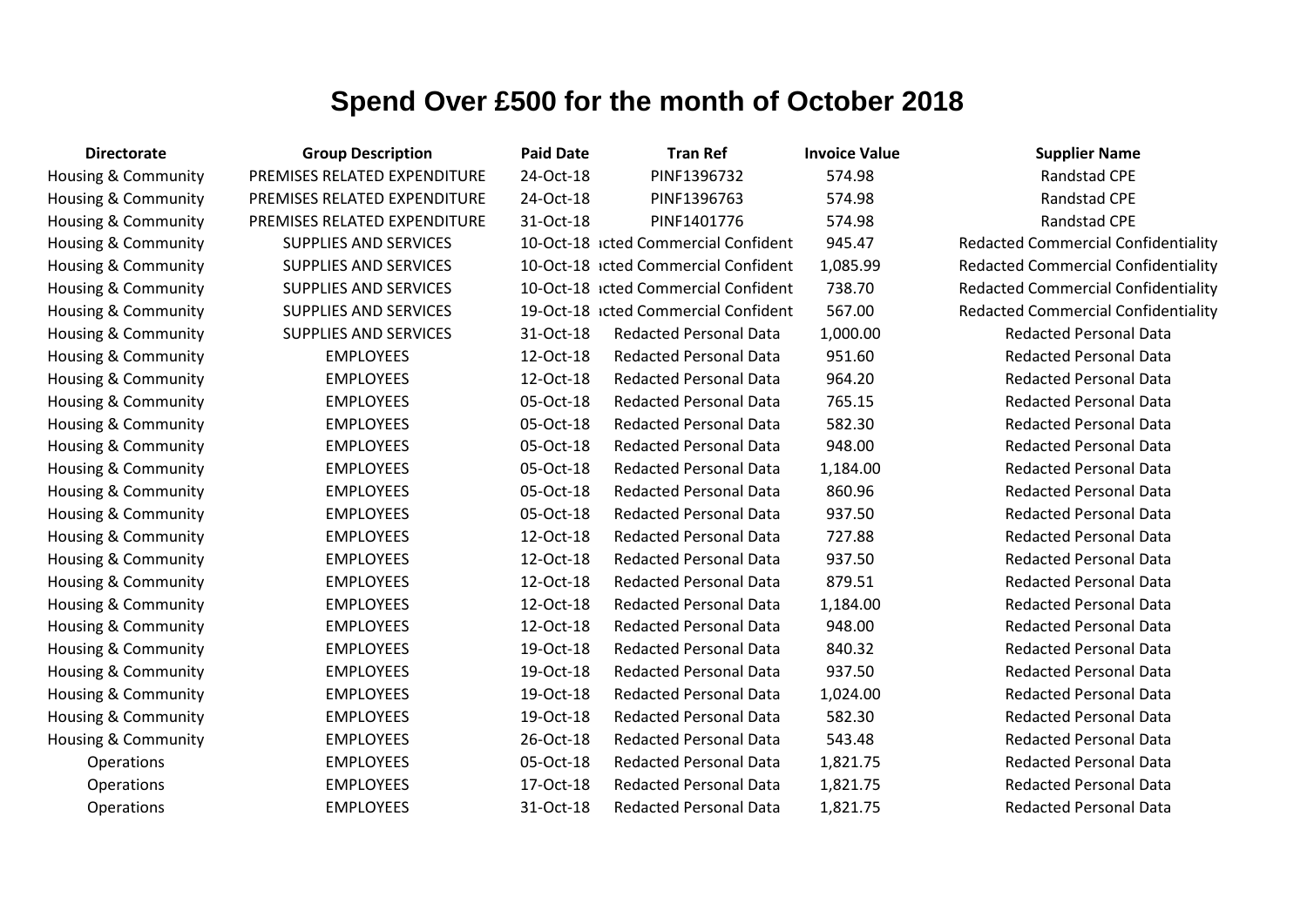| <b>Directorate</b>             | <b>Group Description</b>     | <b>Paid Date</b> | <b>Tran Ref</b>               | <b>Invoice Value</b> | <b>Supplier Name</b>          |
|--------------------------------|------------------------------|------------------|-------------------------------|----------------------|-------------------------------|
| Cost of Services               | <b>EMPLOYEES</b>             | 03-Oct-18        | <b>Redacted Personal Data</b> | 1,440.00             | <b>Redacted Personal Data</b> |
| Cost of Services               | <b>EMPLOYEES</b>             | 03-Oct-18        | <b>Redacted Personal Data</b> | 1,440.00             | <b>Redacted Personal Data</b> |
| Cost of Services               | <b>EMPLOYEES</b>             | 10-Oct-18        | <b>Redacted Personal Data</b> | 1,440.00             | <b>Redacted Personal Data</b> |
| Cost of Services               | <b>EMPLOYEES</b>             | 24-Oct-18        | <b>Redacted Personal Data</b> | 1,675.00             | <b>Redacted Personal Data</b> |
| <b>Housing &amp; Community</b> | <b>EMPLOYEES</b>             | 24-Oct-18        | <b>Redacted Personal Data</b> | 125.00               | <b>Redacted Personal Data</b> |
| Cost of Services               | <b>EMPLOYEES</b>             | 24-Oct-18        | Redacted Personal Data        | 1,440.00             | <b>Redacted Personal Data</b> |
| Cost of Services               | <b>EMPLOYEES</b>             | 31-Oct-18        | <b>Redacted Personal Data</b> | 1,710.00             | <b>Redacted Personal Data</b> |
| Operations                     | <b>EMPLOYEES</b>             | 19-Oct-18        | <b>Redacted Personal Data</b> | 740.00               | <b>Redacted Personal Data</b> |
| Operations                     | <b>EMPLOYEES</b>             | 26-Oct-18        | <b>Redacted Personal Data</b> | 740.00               | <b>Redacted Personal Data</b> |
| Operations                     | <b>EMPLOYEES</b>             | 31-Oct-18        | <b>Redacted Personal Data</b> | 740.00               | <b>Redacted Personal Data</b> |
| Housing & Community            | PREMISES RELATED EXPENDITURE | 03-Oct-18        | <b>Redacted Personal Data</b> | 830.00               | <b>Redacted Personal Data</b> |
| Housing & Community            | <b>EMPLOYEES</b>             | 03-Oct-18        | <b>Redacted Personal Data</b> | 1,260.00             | <b>Redacted Personal Data</b> |
| Housing & Community            | <b>EMPLOYEES</b>             | 03-Oct-18        | <b>Redacted Personal Data</b> | 1,260.00             | <b>Redacted Personal Data</b> |
| Housing & Community            | <b>EMPLOYEES</b>             | 03-Oct-18        | <b>Redacted Personal Data</b> | 1,529.40             | <b>Redacted Personal Data</b> |
| Housing & Community            | <b>EMPLOYEES</b>             | 10-Oct-18        | <b>Redacted Personal Data</b> | 1,911.75             | <b>Redacted Personal Data</b> |
| Housing & Community            | <b>EMPLOYEES</b>             | 10-Oct-18        | <b>Redacted Personal Data</b> | 1,260.00             | <b>Redacted Personal Data</b> |
| Operations                     | <b>EMPLOYEES</b>             | 10-Oct-18        | <b>Redacted Personal Data</b> | 2,006.55             | <b>Redacted Personal Data</b> |
| Operations                     | <b>EMPLOYEES</b>             | 10-Oct-18        | <b>Redacted Personal Data</b> | 1,605.24             | <b>Redacted Personal Data</b> |
| Operations                     | <b>EMPLOYEES</b>             | 10-Oct-18        | <b>Redacted Personal Data</b> | 2,006.55             | <b>Redacted Personal Data</b> |
| Housing & Community            | <b>EMPLOYEES</b>             | 31-Oct-18        | <b>Redacted Personal Data</b> | 1,911.75             | <b>Redacted Personal Data</b> |
| Housing & Community            | <b>EMPLOYEES</b>             | 17-Oct-18        | <b>Redacted Personal Data</b> | 1,575.00             | <b>Redacted Personal Data</b> |
| Operations                     | <b>EMPLOYEES</b>             | 24-Oct-18        | <b>Redacted Personal Data</b> | 2,006.55             | <b>Redacted Personal Data</b> |
| Housing & Community            | <b>EMPLOYEES</b>             | 24-Oct-18        | <b>Redacted Personal Data</b> | 1,911.75             | <b>Redacted Personal Data</b> |
| Housing & Community            | <b>EMPLOYEES</b>             | 24-Oct-18        | <b>Redacted Personal Data</b> | 1,102.50             | <b>Redacted Personal Data</b> |
| Housing & Community            | <b>EMPLOYEES</b>             | 05-Oct-18        | <b>Redacted Personal Data</b> | 630.00               | <b>Redacted Personal Data</b> |
| Housing & Community            | <b>EMPLOYEES</b>             | 05-Oct-18        | <b>Redacted Personal Data</b> | 851.00               | <b>Redacted Personal Data</b> |
| Housing & Community            | <b>EMPLOYEES</b>             | 17-Oct-18        | <b>Redacted Personal Data</b> | 989.00               | <b>Redacted Personal Data</b> |
| Housing & Community            | <b>EMPLOYEES</b>             | 05-Oct-18        | <b>Redacted Personal Data</b> | 931.00               | <b>Redacted Personal Data</b> |
| Housing & Community            | <b>EMPLOYEES</b>             | 05-Oct-18        | <b>Redacted Personal Data</b> | 925.00               | <b>Redacted Personal Data</b> |

#### Redacted Personal Data **Redacted Personal Data** Redacted Personal Data Redacted Personal Data Redacted Personal Data Redacted Personal Data **Redacted Personal Data Redacted Personal Data Redacted Personal Data** Redacted Personal Data Redacted Personal Data Redacted Personal Data Redacted Personal Data Redacted Personal Data Redacted Personal Data **Redacted Personal Data Redacted Personal Data Redacted Personal Data** Redacted Personal Data Redacted Personal Data Redacted Personal Data Redacted Personal Data Redacted Personal Data Redacted Personal Data Redacted Personal Data Redacted Personal Data Redacted Personal Data Redacted Personal Data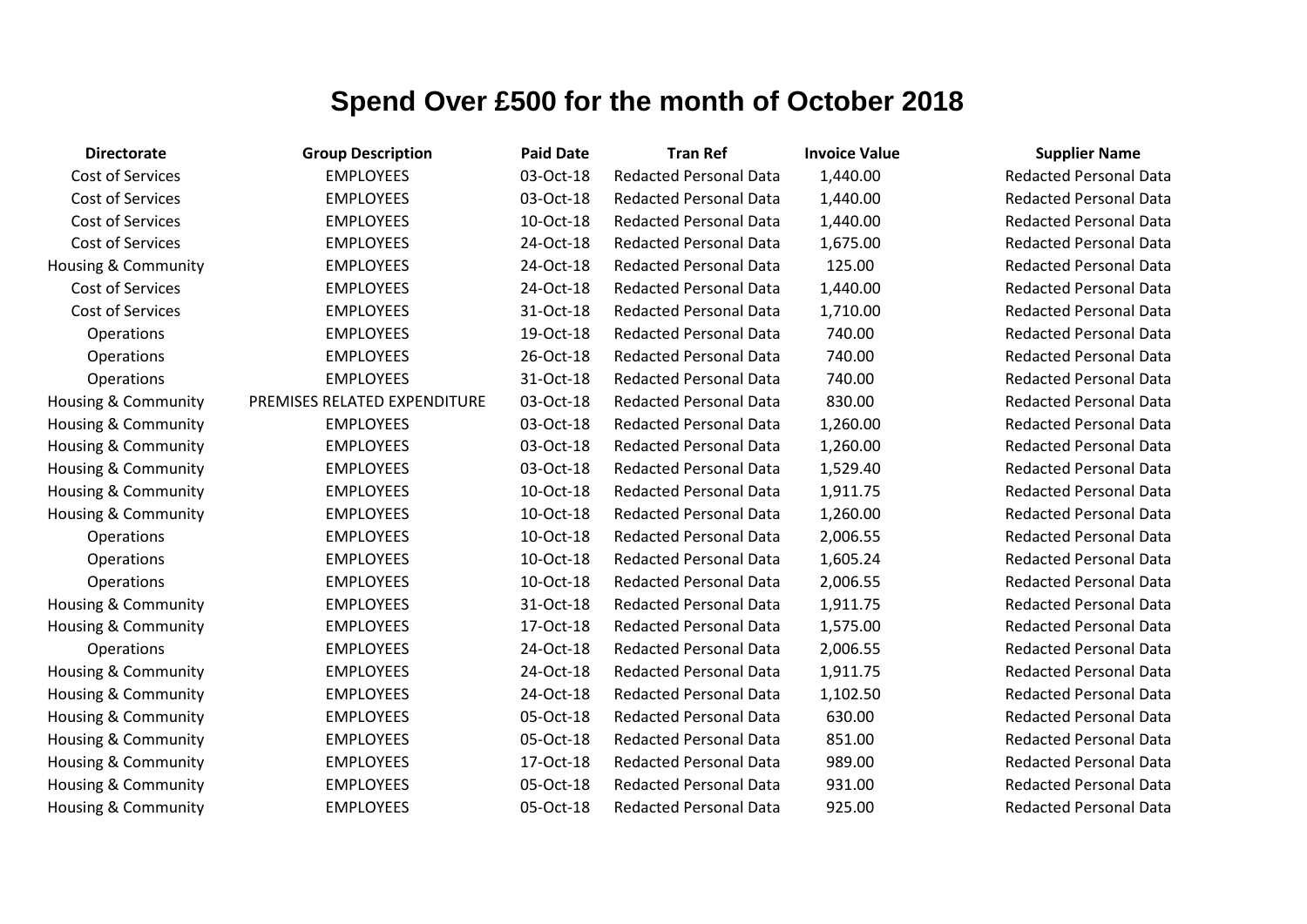| <b>Directorate</b>             | <b>Group Description</b>     | <b>Paid Date</b> | <b>Tran Ref</b>               | <b>Invoice Value</b> | <b>Supplier Name</b>          |
|--------------------------------|------------------------------|------------------|-------------------------------|----------------------|-------------------------------|
| Housing & Community            | <b>EMPLOYEES</b>             | 12-Oct-18        | <b>Redacted Personal Data</b> | 602.00               | <b>Redacted Personal Data</b> |
| Housing & Community            | <b>EMPLOYEES</b>             | 12-Oct-18        | <b>Redacted Personal Data</b> | 943.45               | <b>Redacted Personal Data</b> |
| Housing & Community            | <b>EMPLOYEES</b>             | 19-Oct-18        | <b>Redacted Personal Data</b> | 1,000.50             | <b>Redacted Personal Data</b> |
| Housing & Community            | <b>EMPLOYEES</b>             | 19-Oct-18        | <b>Redacted Personal Data</b> | 906.25               | <b>Redacted Personal Data</b> |
| Housing & Community            | <b>EMPLOYEES</b>             | 19-Oct-18        | <b>Redacted Personal Data</b> | 954.50               | <b>Redacted Personal Data</b> |
| Housing & Community            | <b>EMPLOYEES</b>             | 19-Oct-18        | <b>Redacted Personal Data</b> | 941.65               | <b>Redacted Personal Data</b> |
| Housing & Community            | <b>EMPLOYEES</b>             | 19-Oct-18        | <b>Redacted Personal Data</b> | 912.50               | <b>Redacted Personal Data</b> |
| Housing & Community            | PREMISES RELATED EXPENDITURE | 19-Oct-18        | <b>Redacted Personal Data</b> | 976.15               | <b>Redacted Personal Data</b> |
| <b>Housing &amp; Community</b> | <b>EMPLOYEES</b>             | 10-Oct-18        | <b>Redacted Personal Data</b> | 1,171.50             | <b>Redacted Personal Data</b> |
| Housing & Community            | <b>EMPLOYEES</b>             | 19-Oct-18        | <b>Redacted Personal Data</b> | 605.53               | <b>Redacted Personal Data</b> |
| Housing & Community            | <b>EMPLOYEES</b>             | 19-Oct-18        | <b>Redacted Personal Data</b> | 644.00               | <b>Redacted Personal Data</b> |
| Housing & Community            | <b>EMPLOYEES</b>             | 26-Oct-18        | <b>Redacted Personal Data</b> | 989.00               | <b>Redacted Personal Data</b> |
| Housing & Community            | <b>EMPLOYEES</b>             | 26-Oct-18        | <b>Redacted Personal Data</b> | 1,064.00             | <b>Redacted Personal Data</b> |
| Housing & Community            | <b>EMPLOYEES</b>             | 26-Oct-18        | <b>Redacted Personal Data</b> | 793.50               | <b>Redacted Personal Data</b> |
| Housing & Community            | <b>EMPLOYEES</b>             | 26-Oct-18        | <b>Redacted Personal Data</b> | 940.75               | <b>Redacted Personal Data</b> |
| Housing & Community            | <b>EMPLOYEES</b>             | 26-Oct-18        | <b>Redacted Personal Data</b> | 925.00               | <b>Redacted Personal Data</b> |
| Housing & Community            | PREMISES RELATED EXPENDITURE | 26-Oct-18        | <b>Redacted Personal Data</b> | 945.06               | <b>Redacted Personal Data</b> |
| Housing & Community            | <b>EMPLOYEES</b>             | 03-Oct-18        | <b>Redacted Personal Data</b> | 1,117.48             | <b>Redacted Personal Data</b> |
| Housing & Community            | <b>EMPLOYEES</b>             | 03-Oct-18        | <b>Redacted Personal Data</b> | 312.52               | <b>Redacted Personal Data</b> |
| Operations                     | <b>SUPPLIES AND SERVICES</b> | 03-Oct-18        | <b>Redacted Personal Data</b> | 1,302.00             | <b>Redacted Personal Data</b> |
| Operations                     | <b>SUPPLIES AND SERVICES</b> | 26-Oct-18        | <b>Redacted Personal Data</b> | 1,466.00             | <b>Redacted Personal Data</b> |
| Growth & Development           | <b>EMPLOYEES</b>             | 12-Oct-18        | <b>Redacted Personal Data</b> | 954.40               | <b>Redacted Personal Data</b> |
| Growth & Development           | <b>EMPLOYEES</b>             | 12-Oct-18        | <b>Redacted Personal Data</b> | 1,147.54             | <b>Redacted Personal Data</b> |
| <b>Cost of Services</b>        | <b>EMPLOYEES</b>             | 12-Oct-18        | <b>Redacted Personal Data</b> | 286.88               | <b>Redacted Personal Data</b> |
| Growth & Development           | <b>EMPLOYEES</b>             | 24-Oct-18        | <b>Redacted Personal Data</b> | 1,171.70             | <b>Redacted Personal Data</b> |
| Growth & Development           | <b>EMPLOYEES</b>             | 24-Oct-18        | <b>Redacted Personal Data</b> | 1,144.42             | <b>Redacted Personal Data</b> |
| <b>Cost of Services</b>        | <b>EMPLOYEES</b>             | 24-Oct-18        | <b>Redacted Personal Data</b> | 286.10               | <b>Redacted Personal Data</b> |
| Growth & Development           | <b>EMPLOYEES</b>             | 26-Oct-18        | <b>Redacted Personal Data</b> | 485.78               | <b>Redacted Personal Data</b> |
| Cost of Services               | <b>EMPLOYEES</b>             | 26-Oct-18        | <b>Redacted Personal Data</b> | 121.45               | <b>Redacted Personal Data</b> |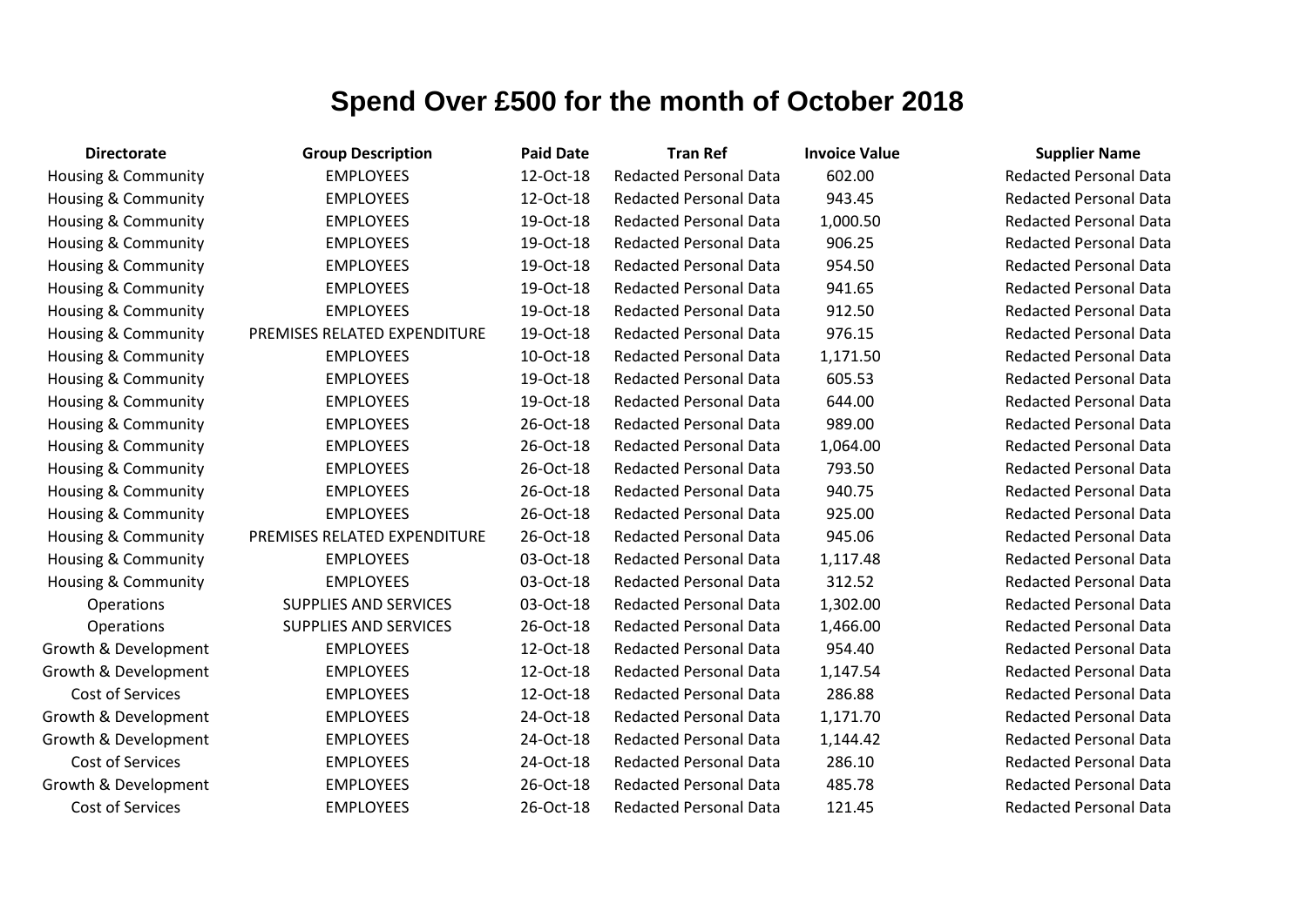| <b>Directorate</b>             | <b>Group Description</b>     | <b>Paid Date</b> | <b>Tran Ref</b>               | <b>Invoice Value</b> | <b>Supplier Name</b>          |
|--------------------------------|------------------------------|------------------|-------------------------------|----------------------|-------------------------------|
| Growth & Development           | <b>EMPLOYEES</b>             | 26-Oct-18        | <b>Redacted Personal Data</b> | 1,050.00             | <b>Redacted Personal Data</b> |
| Growth & Development           | <b>EMPLOYEES</b>             | 12-Oct-18        | <b>Redacted Personal Data</b> | 2,608.66             | <b>Redacted Personal Data</b> |
| Cost of Services               | <b>EMPLOYEES</b>             | 12-Oct-18        | <b>Redacted Personal Data</b> | 652.17               | <b>Redacted Personal Data</b> |
| Growth & Development           | <b>EMPLOYEES</b>             | 12-Oct-18        | <b>Redacted Personal Data</b> | 1,420.00             | <b>Redacted Personal Data</b> |
| Cost of Services               | <b>EMPLOYEES</b>             | 12-Oct-18        | <b>Redacted Personal Data</b> | 355.00               | <b>Redacted Personal Data</b> |
| Growth & Development           | <b>EMPLOYEES</b>             | 12-Oct-18        | <b>Redacted Personal Data</b> | 1,498.24             | <b>Redacted Personal Data</b> |
| Cost of Services               | <b>EMPLOYEES</b>             | 12-Oct-18        | <b>Redacted Personal Data</b> | 374.56               | <b>Redacted Personal Data</b> |
| Growth & Development           | <b>EMPLOYEES</b>             | 19-Oct-18        | <b>Redacted Personal Data</b> | 1,290.00             | <b>Redacted Personal Data</b> |
| Cost of Services               | <b>EMPLOYEES</b>             | 19-Oct-18        | <b>Redacted Personal Data</b> | 322.50               | <b>Redacted Personal Data</b> |
| Growth & Development           | <b>EMPLOYEES</b>             | 19-Oct-18        | <b>Redacted Personal Data</b> | 1,556.66             | <b>Redacted Personal Data</b> |
| Cost of Services               | <b>EMPLOYEES</b>             | 19-Oct-18        | <b>Redacted Personal Data</b> | 389.17               | <b>Redacted Personal Data</b> |
| Growth & Development           | <b>EMPLOYEES</b>             | 26-Oct-18        | <b>Redacted Personal Data</b> | 1,307.20             | <b>Redacted Personal Data</b> |
| Cost of Services               | <b>EMPLOYEES</b>             | 26-Oct-18        | <b>Redacted Personal Data</b> | 326.80               | <b>Redacted Personal Data</b> |
| Housing & Community            | PREMISES RELATED EXPENDITURE | 03-Oct-18        | <b>Redacted Personal Data</b> | 2,769.50             | <b>Redacted Personal Data</b> |
| Housing & Community            | <b>EMPLOYEES</b>             | 10-Oct-18        | <b>Redacted Personal Data</b> | 993.75               | <b>Redacted Personal Data</b> |
| Housing & Community            | <b>EMPLOYEES</b>             | 03-Oct-18        | <b>Redacted Personal Data</b> | 711.75               | <b>Redacted Personal Data</b> |
| Housing & Community            | <b>EMPLOYEES</b>             | 10-Oct-18        | <b>Redacted Personal Data</b> | 993.75               | <b>Redacted Personal Data</b> |
| <b>Housing &amp; Community</b> | <b>EMPLOYEES</b>             | 17-Oct-18        | <b>Redacted Personal Data</b> | 1,060.00             | <b>Redacted Personal Data</b> |
| Housing & Community            | <b>EMPLOYEES</b>             | 17-Oct-18        | <b>Redacted Personal Data</b> | 1,060.00             | <b>Redacted Personal Data</b> |
| <b>Operations</b>              | <b>EMPLOYEES</b>             | 10-Oct-18        | <b>Redacted Personal Data</b> | 693.60               | <b>Redacted Personal Data</b> |
| <b>Housing &amp; Community</b> | <b>EMPLOYEES</b>             | 10-Oct-18        | <b>Redacted Personal Data</b> | 692.25               | <b>Redacted Personal Data</b> |
| Housing & Community            | <b>EMPLOYEES</b>             | 17-Oct-18        | <b>Redacted Personal Data</b> | 1,060.00             | <b>Redacted Personal Data</b> |
| Housing & Community            | <b>EMPLOYEES</b>             | 10-Oct-18        | <b>Redacted Personal Data</b> | 993.75               | <b>Redacted Personal Data</b> |
| Operations                     | <b>EMPLOYEES</b>             | 24-Oct-18        | <b>Redacted Personal Data</b> | 775.20               | <b>Redacted Personal Data</b> |
| Housing & Community            | <b>EMPLOYEES</b>             | 31-Oct-18        | <b>Redacted Personal Data</b> | 993.75               | <b>Redacted Personal Data</b> |
| Housing & Community            | <b>EMPLOYEES</b>             | 19-Oct-18        | <b>Redacted Personal Data</b> | 585.00               | <b>Redacted Personal Data</b> |
| Operations                     | <b>EMPLOYEES</b>             | 24-Oct-18        | <b>Redacted Personal Data</b> | 644.64               | <b>Redacted Personal Data</b> |
| Cost of Services               | <b>EMPLOYEES</b>             | 31-Oct-18        | <b>Redacted Personal Data</b> | 560.48               | <b>Redacted Personal Data</b> |
| Housing & Community            | <b>EMPLOYEES</b>             | 31-Oct-18        | <b>Redacted Personal Data</b> | 433.27               | <b>Redacted Personal Data</b> |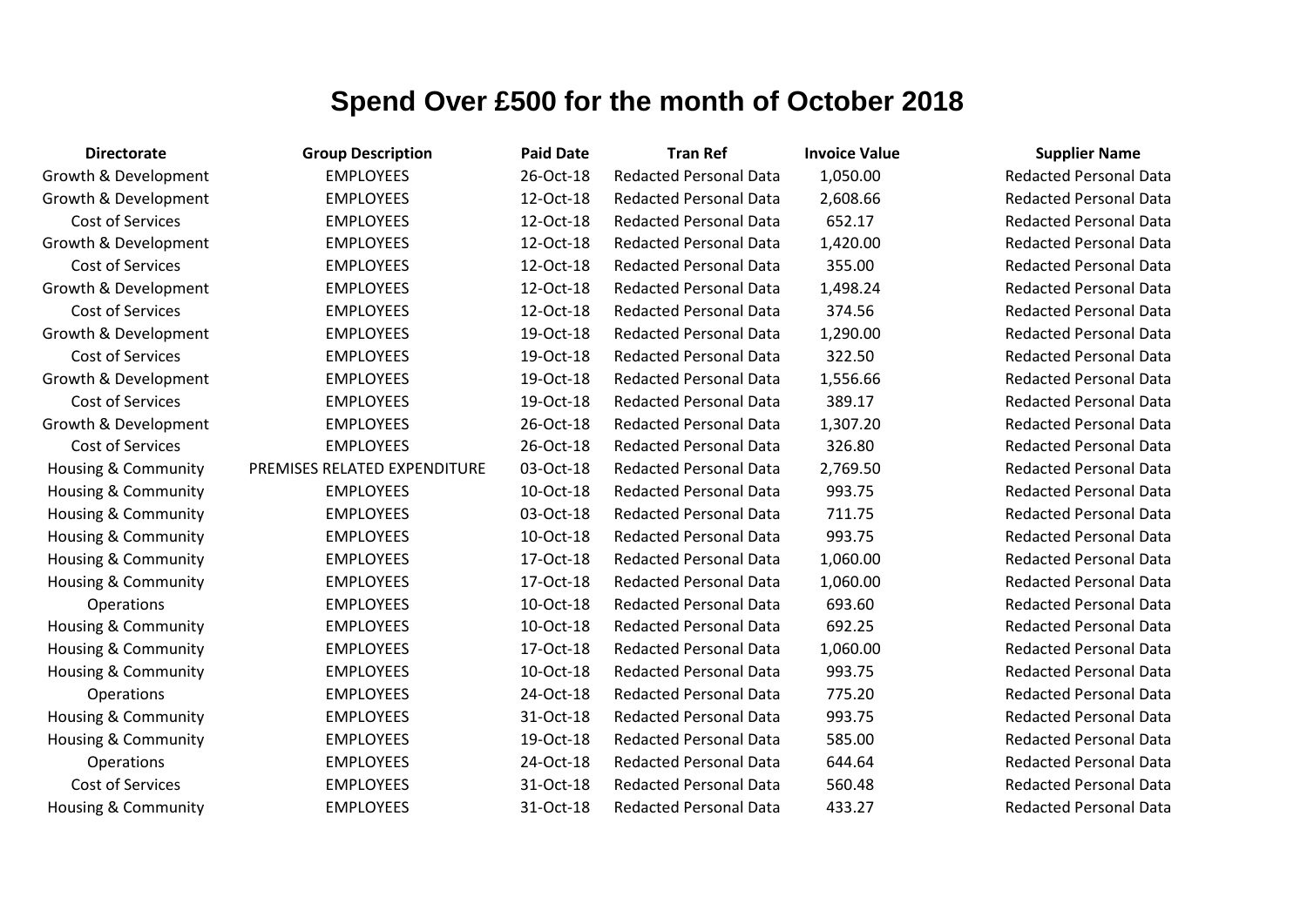| <b>Directorate</b>             | <b>Group Description</b>     | <b>Paid Date</b> | <b>Tran Ref</b>               | <b>Invoice Value</b> | <b>Supplier Name</b>                   |
|--------------------------------|------------------------------|------------------|-------------------------------|----------------------|----------------------------------------|
| <b>Housing &amp; Community</b> | <b>EMPLOYEES</b>             | 26-Oct-18        | <b>Redacted Personal Data</b> | 585.00               | <b>Redacted Personal Data</b>          |
| <b>Housing &amp; Community</b> | <b>EMPLOYEES</b>             | 24-Oct-18        | <b>Redacted Personal Data</b> | 1,060.00             | <b>Redacted Personal Data</b>          |
| Operations                     | <b>EMPLOYEES</b>             | 31-Oct-18        | <b>Redacted Personal Data</b> | 612.00               | <b>Redacted Personal Data</b>          |
| Operations                     | <b>EMPLOYEES</b>             | 31-Oct-18        | <b>Redacted Personal Data</b> | 693.60               | <b>Redacted Personal Data</b>          |
| Operations                     | <b>EMPLOYEES</b>             | 31-Oct-18        | <b>Redacted Personal Data</b> | 612.00               | <b>Redacted Personal Data</b>          |
| <b>Housing &amp; Community</b> | <b>EMPLOYEES</b>             | 31-Oct-18        | <b>Redacted Personal Data</b> | 1,060.00             | <b>Redacted Personal Data</b>          |
| Cost of Services               | <b>SUPPLIES AND SERVICES</b> | 24-Oct-18        | <b>Redacted Personal Data</b> | 1,242.00             | <b>Redacted Personal Data</b>          |
| <b>Housing &amp; Community</b> | <b>SUPPLIES AND SERVICES</b> | 26-Oct-18        | <b>Redacted Personal Data</b> | 1,500.00             | <b>Redacted Personal Data</b>          |
| <b>Housing &amp; Community</b> | <b>SUPPLIES AND SERVICES</b> | 03-Oct-18        | <b>Redacted Personal Data</b> | 750.00               | <b>Redacted Personal Data</b>          |
| <b>Housing &amp; Community</b> | SUPPLIES AND SERVICES        | 03-Oct-18        | <b>Redacted Personal Data</b> | 750.00               | <b>Redacted Personal Data</b>          |
| Housing & Community            | <b>SUPPLIES AND SERVICES</b> | 10-Oct-18        | <b>Redacted Personal Data</b> | 750.00               | <b>Redacted Personal Data</b>          |
| Housing & Community            | <b>EMPLOYEES</b>             | 03-Oct-18        | <b>Redacted Personal Data</b> | 768.00               | <b>Redacted Personal Data</b>          |
| Housing & Community            | <b>EMPLOYEES</b>             | 03-Oct-18        | <b>Redacted Personal Data</b> | 672.00               | <b>Redacted Personal Data</b>          |
| Housing & Community            | <b>EMPLOYEES</b>             | 05-Oct-18        | <b>Redacted Personal Data</b> | 630.00               | <b>Redacted Personal Data</b>          |
| Housing & Community            | <b>EMPLOYEES</b>             | 24-Oct-18        | <b>Redacted Personal Data</b> | 882.00               | <b>Redacted Personal Data</b>          |
| <b>Housing &amp; Community</b> | <b>EMPLOYEES</b>             | 26-Oct-18        | <b>Redacted Personal Data</b> | 798.00               | <b>Redacted Personal Data</b>          |
| <b>Capital Payments</b>        | <b>CAPITAL</b>               | 26-Oct-18        | <b>Redacted Personal Data</b> | 10,566.77            | <b>Redacted Personal Data</b>          |
| <b>Capital Payments</b>        | <b>CAPITAL</b>               | 17-Oct-18        | <b>Redacted Personal Data</b> | 2,500.00             | <b>Redacted Personal Data</b>          |
| <b>Capital Payments</b>        | <b>CAPITAL</b>               | 17-Oct-18        | <b>Redacted Personal Data</b> | 2,500.00             | <b>Redacted Personal Data</b>          |
| Operations                     | <b>SUPPLIES AND SERVICES</b> | 05-Oct-18        | DSINV00161380                 | 981.00               | <b>Reed Business Information</b>       |
| Growth & Development           | <b>INCOME</b>                | 24-Oct-18        | 4441                          | 1,285.00             | <b>Reed Holland Associates Limited</b> |
| <b>Housing &amp; Community</b> | <b>SUPPLIES AND SERVICES</b> | 10-Oct-18        | 4523                          | 834.70               | RG Pools & Leisure Ltd                 |
| Housing & Community            | SUPPLIES AND SERVICES        | 12-Oct-18        | 4233                          | 556.20               | RG Pools & Leisure Ltd                 |
| Operations                     | PREMISES RELATED EXPENDITURE | 26-Oct-18        | 11225                         | 578.60               | RHINO FIRE CONTROL                     |
| Operations                     | <b>SUPPLIES AND SERVICES</b> | 10-Oct-18        | 9057336663                    | 1,651.38             | ROYAL MAIL GROUP LTD                   |
| Operations                     | <b>SUPPLIES AND SERVICES</b> | 24-Oct-18        | 9057430240                    | 2,271.27             | ROYAL MAIL GROUP LTD                   |
| Housing & Community            | <b>SUPPLIES AND SERVICES</b> | 17-Oct-18        | 18274/01                      | 2,860.00             | Ruddlesden Geotechnical Ltd            |
| Operations                     | PREMISES RELATED EXPENDITURE | 03-Oct-18        | 9900419319                    | 769.76               | Sodexo Limited                         |
| Housing & Community            | PREMISES RELATED EXPENDITURE | 26-Oct-18        | 9900426468                    | 83.20                | Sodexo Limited                         |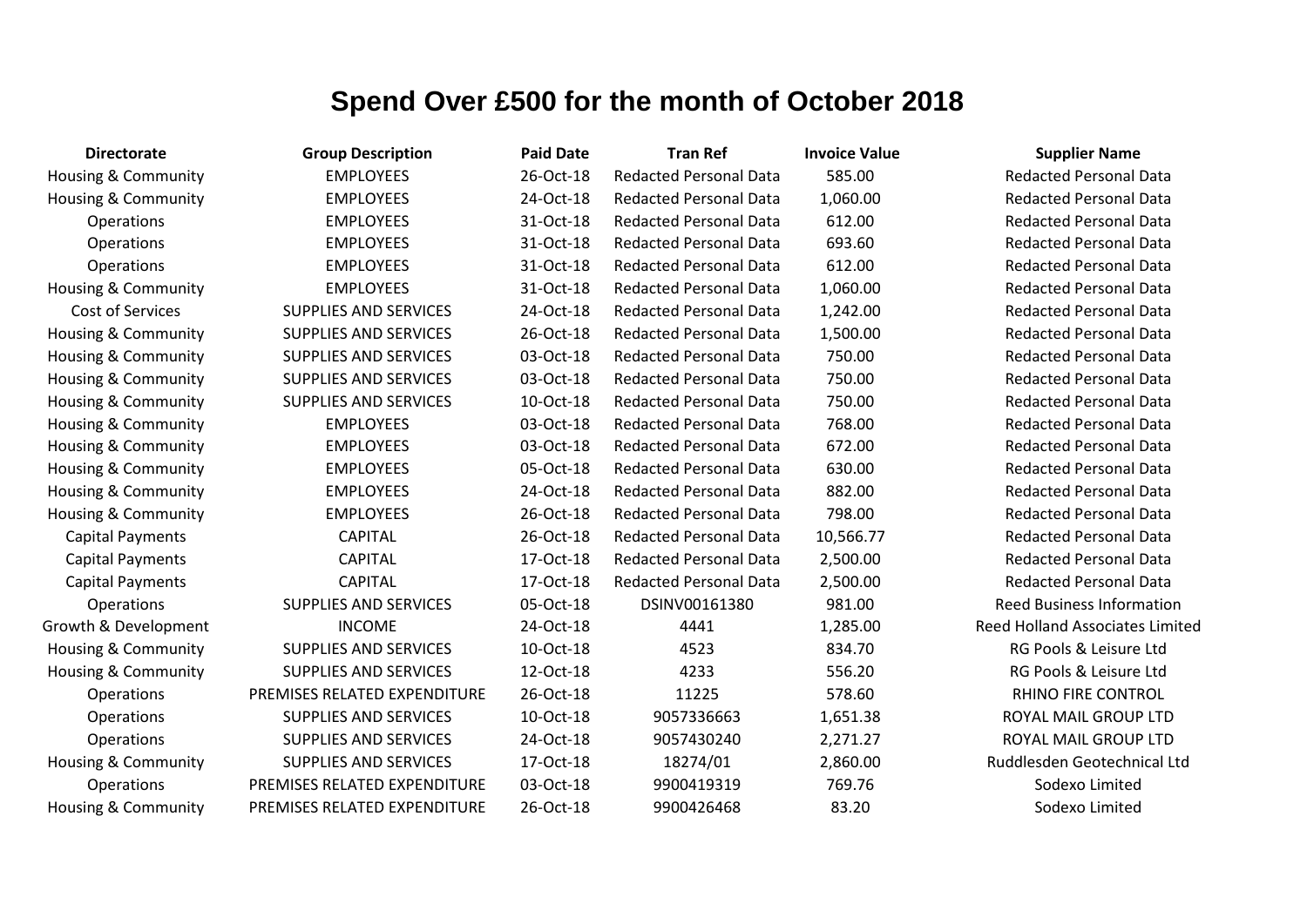| <b>Directorate</b>             | <b>Group Description</b>     | <b>Paid Date</b> | <b>Tran Ref</b> | <b>Invoice Value</b> | <b>Supplier Name</b>                 |
|--------------------------------|------------------------------|------------------|-----------------|----------------------|--------------------------------------|
| Housing & Community            | PREMISES RELATED EXPENDITURE | 26-Oct-18        | 9900426468      | 61.23                | Sodexo Limited                       |
| <b>Housing &amp; Community</b> | PREMISES RELATED EXPENDITURE | 26-Oct-18        | 9900426468      | 13.45                | Sodexo Limited                       |
| Housing & Community            | PREMISES RELATED EXPENDITURE | 26-Oct-18        | 9900426468      | 77.53                | Sodexo Limited                       |
| Housing & Community            | PREMISES RELATED EXPENDITURE | 26-Oct-18        | 9900426468      | 56.00                | Sodexo Limited                       |
| Housing & Community            | PREMISES RELATED EXPENDITURE | 26-Oct-18        | 9900426468      | 74.26                | Sodexo Limited                       |
| <b>Housing &amp; Community</b> | PREMISES RELATED EXPENDITURE | 26-Oct-18        | 9900426468      | 114.61               | Sodexo Limited                       |
| Housing & Community            | PREMISES RELATED EXPENDITURE | 26-Oct-18        | 9900426468      | 277.38               | Sodexo Limited                       |
| <b>Housing &amp; Community</b> | PREMISES RELATED EXPENDITURE | 26-Oct-18        | 9900426468      | 302.54               | Sodexo Limited                       |
| <b>Housing &amp; Community</b> | PREMISES RELATED EXPENDITURE | 31-Oct-18        | 9900413891      | 52.94                | Sodexo Limited                       |
| <b>Housing &amp; Community</b> | PREMISES RELATED EXPENDITURE | 31-Oct-18        | 9900413891      | 51.46                | Sodexo Limited                       |
| Housing & Community            | PREMISES RELATED EXPENDITURE | 31-Oct-18        | 9900413891      | 56.00                | Sodexo Limited                       |
| Housing & Community            | PREMISES RELATED EXPENDITURE | 31-Oct-18        | 9900413891      | 102.36               | Sodexo Limited                       |
| Housing & Community            | PREMISES RELATED EXPENDITURE | 31-Oct-18        | 9900413891      | 50.67                | Sodexo Limited                       |
| <b>Housing &amp; Community</b> | PREMISES RELATED EXPENDITURE | 31-Oct-18        | 9900413891      | 50.33                | Sodexo Limited                       |
| Housing & Community            | PREMISES RELATED EXPENDITURE | 31-Oct-18        | 9900413891      | 99.98                | Sodexo Limited                       |
| <b>Housing &amp; Community</b> | PREMISES RELATED EXPENDITURE | 31-Oct-18        | 9900413891      | 100.00               | Sodexo Limited                       |
| Operations                     | <b>SUPPLIES AND SERVICES</b> | 24-Oct-18        | INV02027406     | 1,305.00             | Softcat Plc                          |
| Operations                     | <b>SUPPLIES AND SERVICES</b> | 24-Oct-18        | INV02027406     | 8,550.00             | Softcat Plc                          |
| Operations                     | THIRD PARTY PAYMENTS         | 19-Oct-18        | 60738773        | 2,125.15             | SOMERSET COUNTY COUNCIL              |
| Cost of Services               | <b>SUPPLIES AND SERVICES</b> | 19-Oct-18        | 60742125        | 510.00               | SOMERSET COUNTY COUNCIL              |
| <b>Balance Sheet</b>           | <b>HOLDING ACCOUNTS</b>      | 19-Oct-18        | 60741623        | 194,395.00           | Somerset County Council Pension Fund |
| Corporate Management           | <b>EMPLOYEES</b>             | 19-Oct-18        | 60741622        | 13,500.00            | Somerset County Council Pension Fund |
| Operations                     | <b>SUPPLIES AND SERVICES</b> | 24-Oct-18        | 1075            | 1,718.75             | Somerset Dog Warden Service          |
| Operations                     | <b>SUPPLIES AND SERVICES</b> | 05-Oct-18        | 600018234       | 510.56               | <b>Somerset Scientific Services</b>  |
| Operations                     | SUPPLIES AND SERVICES        | 19-Oct-18        | OP/M460537      | 70,915.81            | <b>Specialist Computer Centres</b>   |
| Operations                     | SUPPLIES AND SERVICES        | 17-Oct-18        | OP/M481845      | 5,691.06             | <b>Specialist Computer Centres</b>   |
| Operations                     | SUPPLIES AND SERVICES        | 17-Oct-18        | OP/M481845      | 841.47               | <b>Specialist Computer Centres</b>   |
| Operations                     | <b>SUPPLIES AND SERVICES</b> | 17-Oct-18        | OP/M481845      | 841.47               | <b>Specialist Computer Centres</b>   |
| Operations                     | <b>SUPPLIES AND SERVICES</b> | 17-Oct-18        | OP/M481845      | 5,335.30             | <b>Specialist Computer Centres</b>   |
|                                |                              |                  |                 |                      |                                      |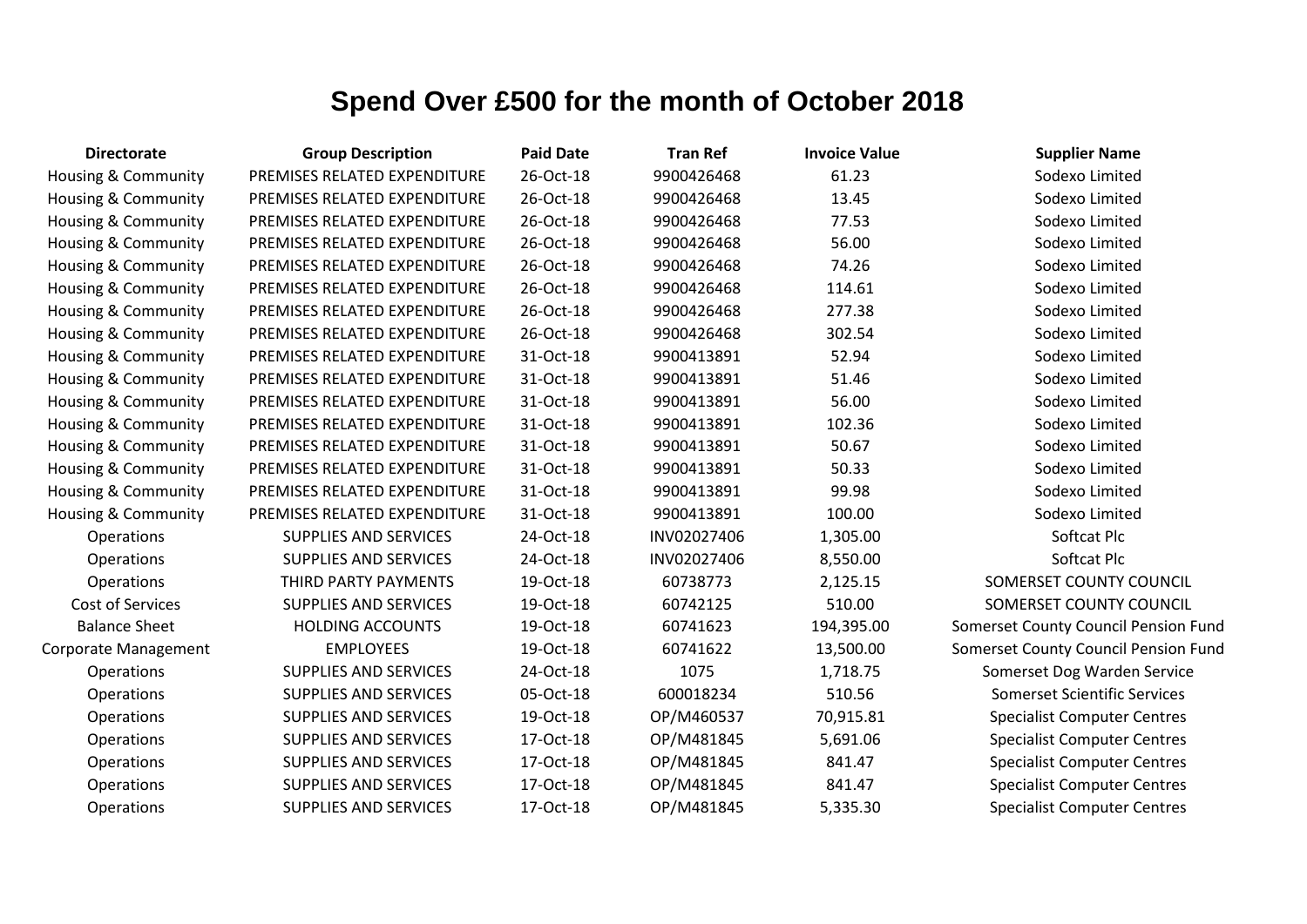| <b>Directorate</b>             | <b>Group Description</b>     | <b>Paid Date</b> | <b>Tran Ref</b>  | <b>Invoice Value</b> | <b>Supplier Name</b>               |
|--------------------------------|------------------------------|------------------|------------------|----------------------|------------------------------------|
| Operations                     | <b>SUPPLIES AND SERVICES</b> | 17-Oct-18        | OP/M481845       | 7,113.85             | <b>Specialist Computer Centres</b> |
| Operations                     | <b>SUPPLIES AND SERVICES</b> | 17-Oct-18        | OP/M481845       | 1,397.76             | <b>Specialist Computer Centres</b> |
| Operations                     | <b>SUPPLIES AND SERVICES</b> | 17-Oct-18        | OP/M481845       | 2,519.72             | <b>Specialist Computer Centres</b> |
| Operations                     | <b>SUPPLIES AND SERVICES</b> | 17-Oct-18        | OP/M481845       | 2,360.30             | <b>Specialist Computer Centres</b> |
| Operations                     | <b>SUPPLIES AND SERVICES</b> | 17-Oct-18        | OP/M481845       | 1,788.79             | <b>Specialist Computer Centres</b> |
| Operations                     | SUPPLIES AND SERVICES        | 17-Oct-18        | OP/M481845       | 2,362.87             | <b>Specialist Computer Centres</b> |
| Operations                     | SUPPLIES AND SERVICES        | 24-Oct-18        | OP/M485388       | 9,100.00             | <b>Specialist Computer Centres</b> |
| Operations                     | <b>SUPPLIES AND SERVICES</b> | 24-Oct-18        | OP/M494772       | 1,900.00             | <b>Specialist Computer Centres</b> |
| Operations                     | SUPPLIES AND SERVICES        | 24-Oct-18        | OP/M494771       | 1,427.77             | <b>Specialist Computer Centres</b> |
| Growth & Development           | SUPPLIES AND SERVICES        | 05-Oct-18        | 441106           | 663.88               | <b>STAGECOACH SERVICES LTD</b>     |
| <b>Capital Payments</b>        | <b>CAPITAL</b>               | 26-Oct-18        | <b>EPRF 2003</b> | 3,107.10             | Staplegrove Parish Council         |
| <b>Housing &amp; Community</b> | PREMISES RELATED EXPENDITURE | 03-Oct-18        | 193              | 750.00               | <b>Steve Wilkins</b>               |
| <b>Housing &amp; Community</b> | PREMISES RELATED EXPENDITURE | 17-Oct-18        | 195              | 750.00               | <b>Steve Wilkins</b>               |
| Housing & Community            | PREMISES RELATED EXPENDITURE | 24-Oct-18        | 196              | 750.00               | <b>Steve Wilkins</b>               |
| Housing & Community            | PREMISES RELATED EXPENDITURE | 24-Oct-18        | 197              | 700.00               | <b>Steve Wilkins</b>               |
| <b>Housing &amp; Community</b> | PREMISES RELATED EXPENDITURE | 17-Oct-18        | SI-7392          | 900.00               | <b>SUN SCAFFOLDING LTD</b>         |
| Housing & Community            | PREMISES RELATED EXPENDITURE | 31-Oct-18        | SI-7404          | 600.00               | <b>SUN SCAFFOLDING LTD</b>         |
| Housing & Community            | THIRD PARTY PAYMENTS         | 05-Oct-18        | <b>EPRF 1937</b> | 580.00               | <b>Sundry BACS</b>                 |
| Housing & Community            | THIRD PARTY PAYMENTS         | 05-Oct-18        | <b>EPRF 1938</b> | 726.90               | <b>Sundry BACS</b>                 |
| <b>Housing &amp; Community</b> | BELOW NET COST OF SERVICES   | 05-Oct-18        | EPRF1943         | 518.06               | <b>Sundry BACS</b>                 |
| Housing & Community            | BELOW NET COST OF SERVICES   | 05-Oct-18        | <b>EPRF 1944</b> | 1,142.94             | <b>Sundry BACS</b>                 |
| Housing & Community            | THIRD PARTY PAYMENTS         | 10-Oct-18        | <b>EPRF 1952</b> | 600.00               | <b>Sundry BACS</b>                 |
| Housing & Community            | THIRD PARTY PAYMENTS         | 10-Oct-18        | <b>EPRF 1953</b> | 830.76               | <b>Sundry BACS</b>                 |
| Housing & Community            | THIRD PARTY PAYMENTS         | 12-Oct-18        | <b>EPRF 1958</b> | 767.30               | <b>Sundry BACS</b>                 |
| Housing & Community            | THIRD PARTY PAYMENTS         | 19-Oct-18        | <b>EPRF 1975</b> | 1,632.00             | <b>Sundry BACS</b>                 |
| <b>Housing &amp; Community</b> | <b>SUPPLIES AND SERVICES</b> | 19-Oct-18        | <b>EPRF 1972</b> | 650.54               | <b>Sundry BACS</b>                 |
| Housing & Community            | <b>SUPPLIES AND SERVICES</b> | 24-Oct-18        | <b>EPRF 1983</b> | 1,500.00             | <b>Sundry BACS</b>                 |
| <b>Housing &amp; Community</b> | THIRD PARTY PAYMENTS         | 24-Oct-18        | <b>EPRF 1984</b> | 512.30               | <b>Sundry BACS</b>                 |
| <b>Housing &amp; Community</b> | THIRD PARTY PAYMENTS         | 24-Oct-18        | <b>EPRF 1985</b> | 550.00               | <b>Sundry BACS</b>                 |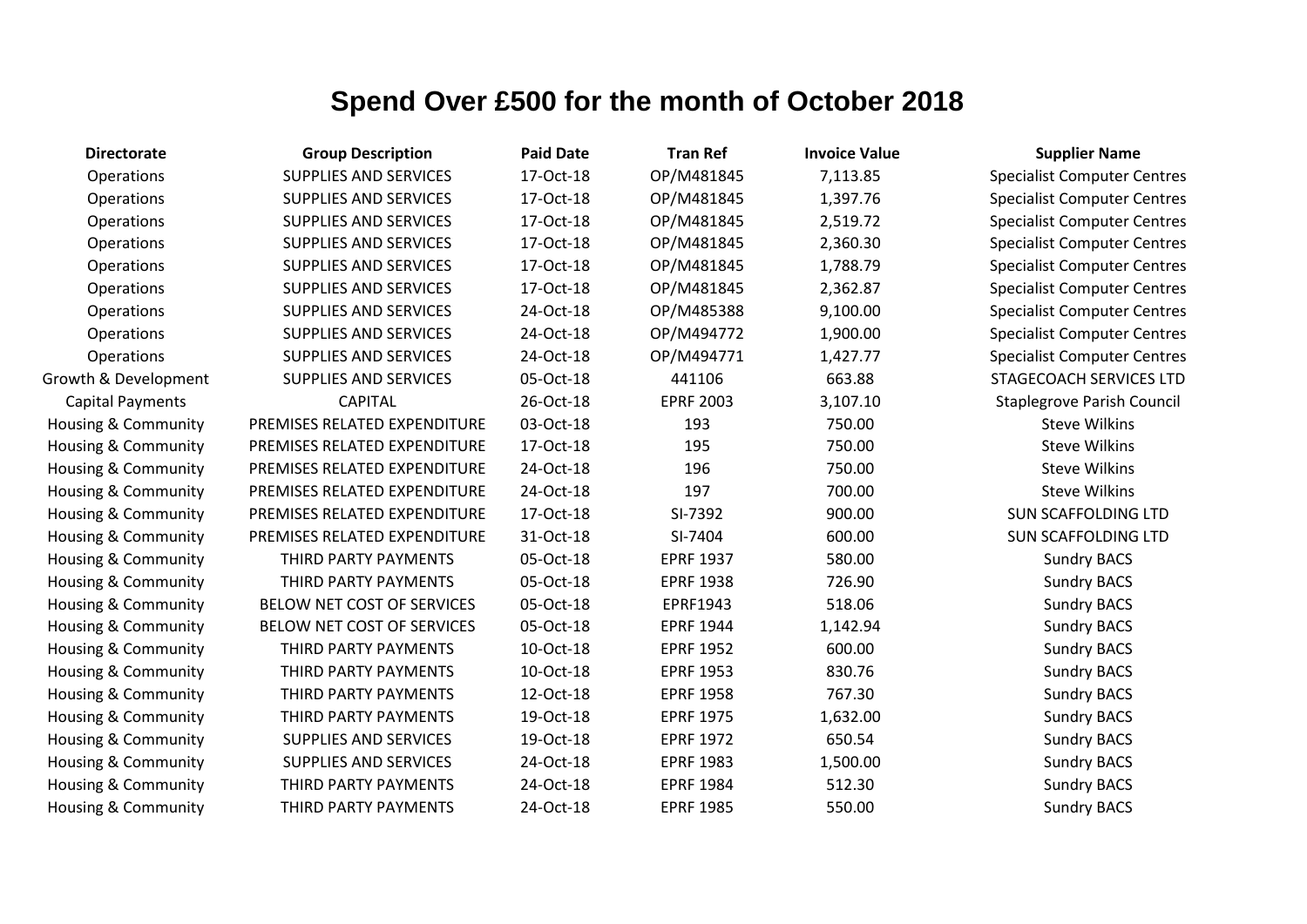| <b>Directorate</b>             | <b>Group Description</b>             | <b>Paid Date</b> | <b>Tran Ref</b>  | <b>Invoice Value</b> | <b>Supplier Name</b>                   |
|--------------------------------|--------------------------------------|------------------|------------------|----------------------|----------------------------------------|
| <b>Housing &amp; Community</b> | THIRD PARTY PAYMENTS                 | 24-Oct-18        | <b>EPRF 1986</b> | 700.00               | <b>Sundry BACS</b>                     |
| Housing & Community            | BELOW NET COST OF SERVICES           | 31-Oct-18        | <b>EPRF 2006</b> | 2,314.44             | <b>Sundry BACS</b>                     |
| Growth & Development           | <b>INCOME</b>                        | 03-Oct-18        | <b>EPRF 1925</b> | 1,180.00             | <b>Sundry Cheque</b>                   |
| <b>Housing &amp; Community</b> | BELOW NET COST OF SERVICES           | 31-Oct-18        | <b>EPRF 2007</b> | 1,425.26             | <b>Sundry Cheque</b>                   |
| Operations                     | PREMISES RELATED EXPENDITURE         | 10-Oct-18        | 8000169798       | 1,000.55             | Syngenta Seeds Ltd                     |
| <b>Housing &amp; Community</b> | PREMISES RELATED EXPENDITURE         | 03-Oct-18        | 24063            | 830.46               | T & C ELECTRICAL CONTRACTORS LTD       |
| Housing & Community            | PREMISES RELATED EXPENDITURE         | 31-Oct-18        | 24088            | 5,000.00             | T & C ELECTRICAL CONTRACTORS LTD       |
| Housing & Community            | PREMISES RELATED EXPENDITURE         | 17-Oct-18        | 24100            | 2,400.00             | T & C ELECTRICAL CONTRACTORS LTD       |
| Growth & Development           | <b>SUPPLIES AND SERVICES</b>         | 19-Oct-18        | TT1365           | 909.62               | <b>Taunton Theatre Association Ltd</b> |
| Growth & Development           | <b>SUPPLIES AND SERVICES</b>         | 24-Oct-18        | TT1366           | 1,200.00             | <b>Taunton Theatre Association Ltd</b> |
| Housing & Community            | PREMISES RELATED EXPENDITURE         | 24-Oct-18        | 9184             | 2,459.27             | <b>Taunton Timber Ltd</b>              |
| Operations                     | <b>SUPPLIES AND SERVICES</b>         | 03-Oct-18        | 10575313         | 1,468.99             | TELEFONICA O2 (UK) LTD                 |
| Operations                     | SUPPLIES AND SERVICES                | 03-Oct-18        | 10575313         | 36.00                | TELEFONICA O2 (UK) LTD                 |
| Operations                     | <b>SUPPLIES AND SERVICES</b>         | 31-Oct-18        | 11437387         | 950.35               | TELEFONICA O2 (UK) LTD                 |
| Operations                     | <b>SUPPLIES AND SERVICES</b>         | 10-Oct-18        | 22716            | 1,002.80             | <b>TELESHORE UK LTD</b>                |
| <b>Housing &amp; Community</b> | PREMISES RELATED EXPENDITURE         | 10-Oct-18        | 3718             | 593.27               | The Carpet Warehouse                   |
| Housing & Community            | PREMISES RELATED EXPENDITURE         | 12-Oct-18        | 3732             | 853.22               | The Carpet Warehouse                   |
| Housing & Community            | PREMISES RELATED EXPENDITURE         | 12-Oct-18        | 3735             | 805.05               | The Carpet Warehouse                   |
| Housing & Community            | PREMISES RELATED EXPENDITURE         | 12-Oct-18        | 3739             | 560.36               | The Carpet Warehouse                   |
| <b>Housing &amp; Community</b> | PREMISES RELATED EXPENDITURE         | 12-Oct-18        | 3736             | 546.62               | The Carpet Warehouse                   |
| Housing & Community            | PREMISES RELATED EXPENDITURE         | 12-Oct-18        | 3730             | 2,755.56             | The Carpet Warehouse                   |
| Housing & Community            | PREMISES RELATED EXPENDITURE         | 17-Oct-18        | 3722             | 9,000.00             | The Carpet Warehouse                   |
| Housing & Community            | PREMISES RELATED EXPENDITURE         | 12-Oct-18        | 3731             | 1,004.80             | The Carpet Warehouse                   |
| Housing & Community            | PREMISES RELATED EXPENDITURE         | 31-Oct-18        | 3769             | 1,201.52             | The Carpet Warehouse                   |
| Housing & Community            | PREMISES RELATED EXPENDITURE         | 31-Oct-18        | 3768             | 578.90               | The Carpet Warehouse                   |
| <b>Housing &amp; Community</b> | PREMISES RELATED EXPENDITURE         | 19-Oct-18        | 3751             | 820.04               | The Carpet Warehouse                   |
| Housing & Community            | PREMISES RELATED EXPENDITURE         | 24-Oct-18        | 3756             | 1,539.13             | The Carpet Warehouse                   |
| Operations                     | <b>TRANSPORT RELATED EXPENDITURE</b> | 10-Oct-18        | 1430458          | 1,724.35             | The Fuelcard People                    |
| Operations                     | TRANSPORT RELATED EXPENDITURE        | 10-Oct-18        | 2626650          | 9,025.22             | The Fuelcard People                    |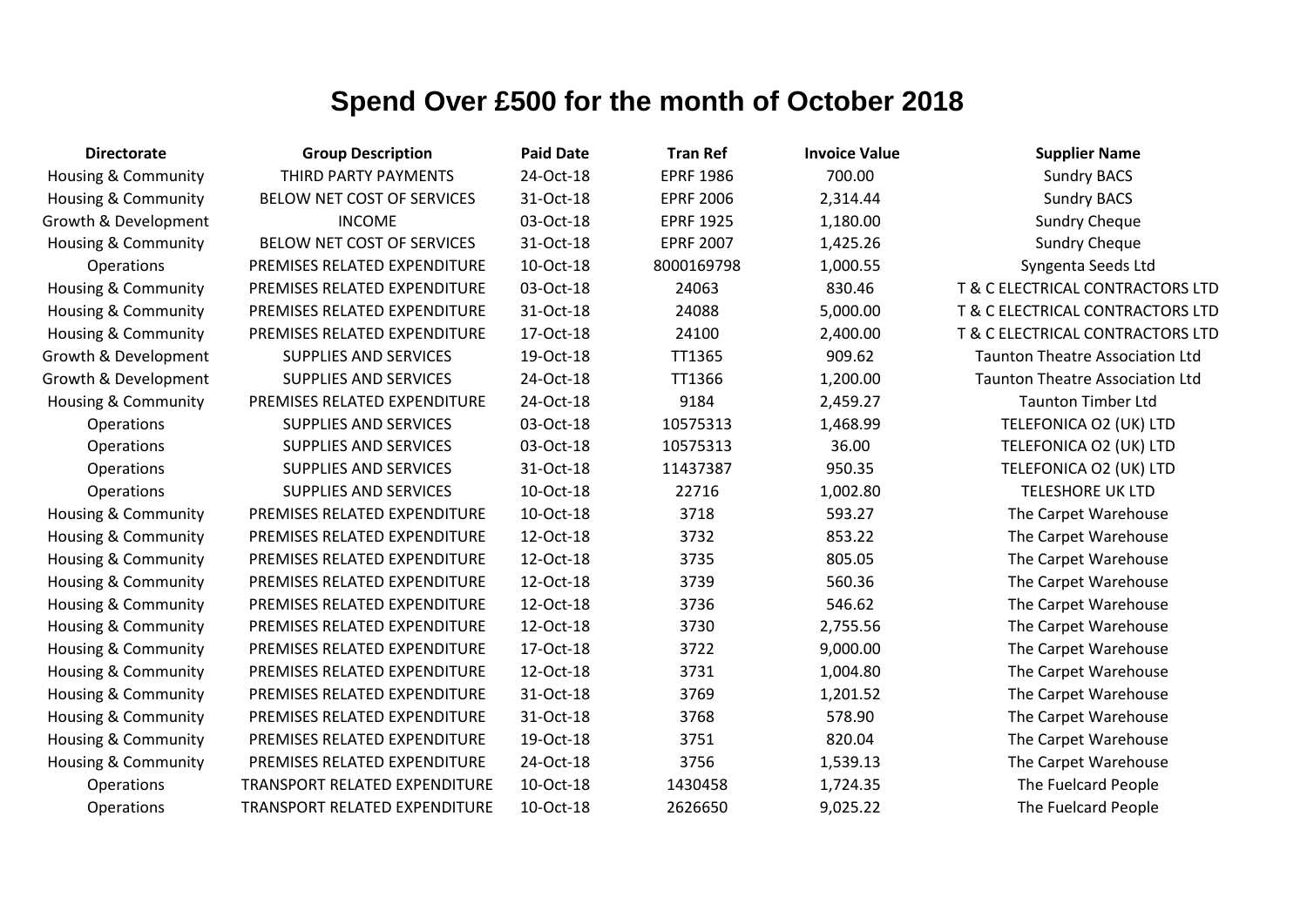| <b>Directorate</b>             | <b>Group Description</b>             | <b>Paid Date</b> | <b>Tran Ref</b>  | <b>Invoice Value</b> | <b>Supplier Name</b>                |
|--------------------------------|--------------------------------------|------------------|------------------|----------------------|-------------------------------------|
| Operations                     | <b>TRANSPORT RELATED EXPENDITURE</b> | 24-Oct-18        | 1440035          | 1,467.80             | The Fuelcard People                 |
| Operations                     | <b>TRANSPORT RELATED EXPENDITURE</b> | 24-Oct-18        | 2646643          | 9,259.96             | The Fuelcard People                 |
| Operations                     | <b>SUPPLIES AND SERVICES</b>         | 24-Oct-18        | 3111             | 900.00               | The Lift Consultancy Central Ltd    |
| Housing & Community            | THIRD PARTY PAYMENTS                 | 12-Oct-18        | <b>EPRF 1949</b> | 1,450.00             | The Property Group                  |
| Housing & Community            | <b>SUPPLIES AND SERVICES</b>         | 31-Oct-18        | 1102018          | 1,080.00             | The Spin Bus Ltd                    |
| Growth & Development           | <b>SUPPLIES AND SERVICES</b>         | 03-Oct-18        | 6800612241       | 2,178.00             | <b>Thomson Reuters</b>              |
| <b>Housing &amp; Community</b> | PREMISES RELATED EXPENDITURE         | 19-Oct-18        | 43101            | 1,197.00             | TLS SECURITY SYSTEMS LTD            |
| Growth & Development           | <b>SUPPLIES AND SERVICES</b>         | 31-Oct-18        | TG-4055-SEPT2018 | 5,407.50             | <b>Tom Gillham Limited</b>          |
| Growth & Development           | <b>SUPPLIES AND SERVICES</b>         | 31-Oct-18        | TG-4055-SEPT2018 | 14.68                | <b>Tom Gillham Limited</b>          |
| <b>Housing &amp; Community</b> | <b>SUPPLIES AND SERVICES</b>         | 12-Oct-18        | 59295            | 640.31               | <b>TPAS Ltd</b>                     |
| <b>Housing &amp; Community</b> | <b>SUPPLIES AND SERVICES</b>         | 12-Oct-18        | 59295            | 213.44               | <b>TPAS Ltd</b>                     |
| <b>Balance Sheet</b>           | <b>HOLDING ACCOUNTS</b>              | 24-Oct-18        | 3106200          | 727.30               | Travel.cloud                        |
| <b>Capital Payments</b>        | <b>CAPITAL</b>                       | 17-Oct-18        | <b>EPRF 1974</b> | 953.94               | Trident Youth & Community Centre    |
| Operations                     | <b>SUPPLIES AND SERVICES</b>         | 05-Oct-18        | INV002196        | 1,125.00             | V4 Services Ltd                     |
| <b>Capital Payments</b>        | <b>CAPITAL</b>                       | 31-Oct-18        | 21549B           | 10,458.00            | Ventro Ltd                          |
| <b>Housing &amp; Community</b> | <b>SUPPLIES AND SERVICES</b>         | 31-Oct-18        | 00002417968AB    | 1,784.18             | Viridor Waste (Somerset) Ltd        |
| Operations                     | <b>SUPPLIES AND SERVICES</b>         | 24-Oct-18        | 00000020341UA    | 3,122.15             | Viridor Waste (Somerset) Ltd        |
| Operations                     | <b>SUPPLIES AND SERVICES</b>         | 24-Oct-18        | 00002490921AB    | 503.73               | Viridor Waste (Somerset) Ltd        |
| Operations                     | <b>SUPPLIES AND SERVICES</b>         | 31-Oct-18        | 00002493054AB    | 852.90               | Viridor Waste (Somerset) Ltd        |
| Operations                     | <b>SUPPLIES AND SERVICES</b>         | 31-Oct-18        | 00002470492AB    | 5,776.56             | Viridor Waste (Somerset) Ltd        |
| Operations                     | <b>SUPPLIES AND SERVICES</b>         | 24-Oct-18        | 18-09-TAUNTON    | 945.00               | Vivedia Ltd                         |
| Operations                     | <b>SUPPLIES AND SERVICES</b>         | 24-Oct-18        | UK10/1020185903  | 3,202.63             | Vodafone                            |
| Operations                     | <b>SUPPLIES AND SERVICES</b>         | 24-Oct-18        | LJ95087          | 614.00               | Vodafone                            |
| Operations                     | <b>SUPPLIES AND SERVICES</b>         | 19-Oct-18        | 89183585         | 6,044.17             | <b>VODAFONE LIMITED (PAGING)</b>    |
| Operations                     | <b>SUPPLIES AND SERVICES</b>         | 24-Oct-18        | 2247929          | 7,626.17             | Voicenet Solutions Ltd T/A 8x8      |
| Operations                     | PREMISES RELATED EXPENDITURE         | 17-Oct-18        | 9051507313       | 2,341.42             | Water2business                      |
| Housing & Community            | PREMISES RELATED EXPENDITURE         | 26-Oct-18        | 136030           | 505.86               | <b>WEAVO (FENCING) PRODUCTS LTD</b> |
| <b>Housing &amp; Community</b> | SUPPLIES AND SERVICES                | 24-Oct-18        | 191              | 550.00               | <b>Wellington Bouncy Castles</b>    |
| <b>Capital Payments</b>        | <b>CAPITAL</b>                       | 26-Oct-18        | <b>EPRF 1992</b> | 4,296.06             | <b>WELLINGTON TOWN COUNCIL</b>      |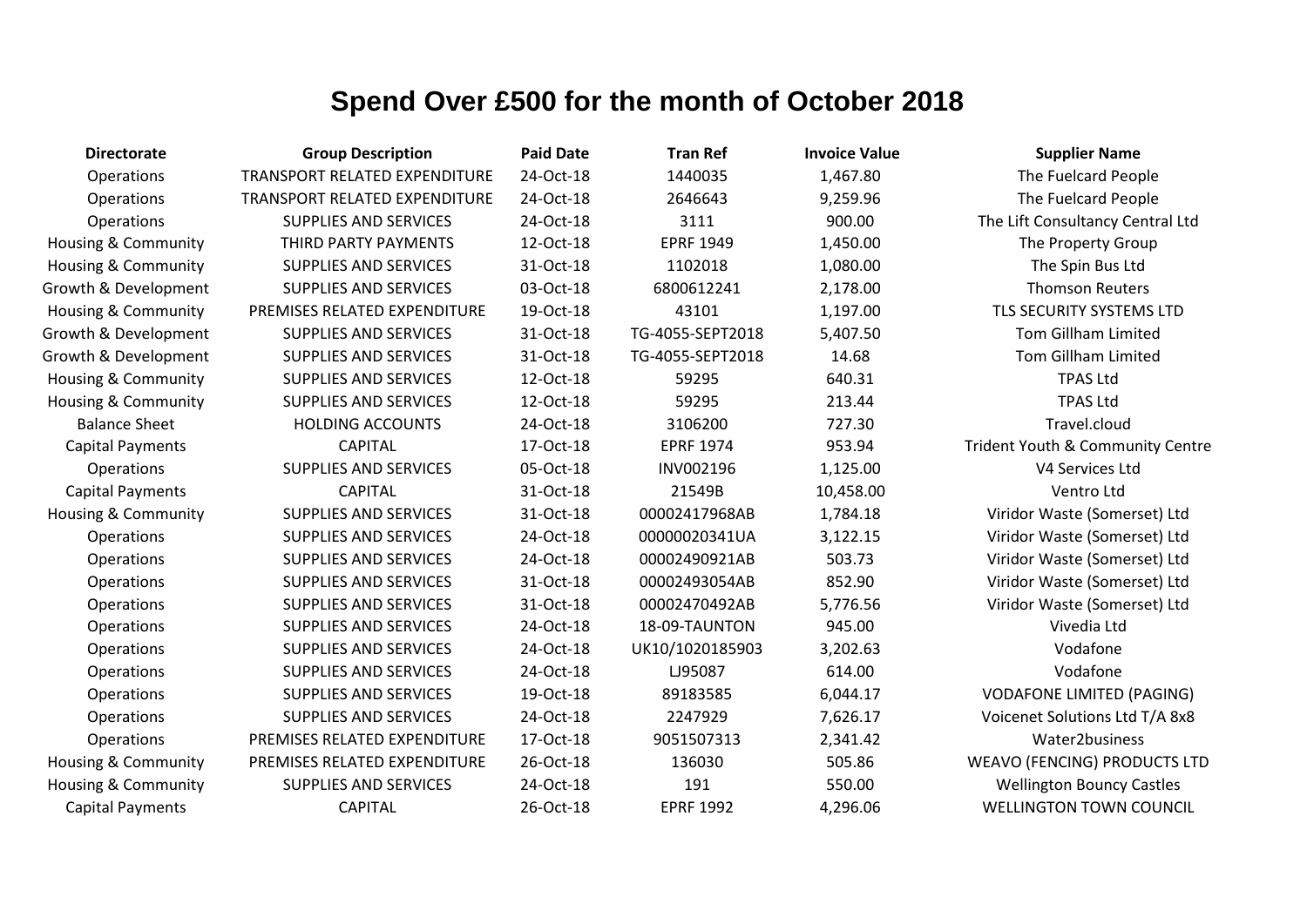| <b>Directorate</b>             | <b>Group Description</b>     | <b>Paid Date</b> | <b>Tran Ref</b>  | <b>Invoice Value</b> | <b>Supplier Name</b>             |
|--------------------------------|------------------------------|------------------|------------------|----------------------|----------------------------------|
| Housing & Community            | PREMISES RELATED EXPENDITURE | 12-Oct-18        | 2375434          | 1,463.00             | <b>WESSEX WATER SERVICES LTD</b> |
| <b>Housing &amp; Community</b> | PREMISES RELATED EXPENDITURE | 12-Oct-18        | 2375433          | 2,926.00             | <b>WESSEX WATER SERVICES LTD</b> |
| <b>Capital Payments</b>        | <b>CAPITAL</b>               | 26-Oct-18        | <b>EPRF 2000</b> | 1,989.69             | West Monkton Parish Council      |
| <b>Capital Payments</b>        | <b>CAPITAL</b>               | 26-Oct-18        | <b>EPRF 2008</b> | 1,499.50             | West Monkton Parish Council      |
| <b>Capital Payments</b>        | <b>CAPITAL</b>               | 24-Oct-18        | <b>EPRF 1981</b> | 74,868.00            | West Monkton Village Hall        |
| Operations                     | <b>SUPPLIES AND SERVICES</b> | 19-Oct-18        | 29432            | 575.00               | <b>West Somerset Council</b>     |
| Housing & Community            | PREMISES RELATED EXPENDITURE | 05-Oct-18        | 7097             | 818.80               | <b>Western Fabrications Ltd</b>  |
| Housing & Community            | PREMISES RELATED EXPENDITURE | 05-Oct-18        | 7100             | 821.50               | <b>Western Fabrications Ltd</b>  |
| Housing & Community            | PREMISES RELATED EXPENDITURE | 05-Oct-18        | 7100             | 18.97                | <b>Western Fabrications Ltd</b>  |
| <b>Housing &amp; Community</b> | PREMISES RELATED EXPENDITURE | 05-Oct-18        | 7099             | 695.53               | <b>Western Fabrications Ltd</b>  |
| Housing & Community            | PREMISES RELATED EXPENDITURE | 12-Oct-18        | 7102             | 1,644.21             | <b>Western Fabrications Ltd</b>  |
| <b>Housing &amp; Community</b> | PREMISES RELATED EXPENDITURE | 12-Oct-18        | 7105             | 728.03               | <b>Western Fabrications Ltd</b>  |
| Housing & Community            | PREMISES RELATED EXPENDITURE | 12-Oct-18        | 7107             | 2,200.58             | <b>Western Fabrications Ltd</b>  |
| <b>Housing &amp; Community</b> | PREMISES RELATED EXPENDITURE | 12-Oct-18        | 7104             | 891.24               | <b>Western Fabrications Ltd</b>  |
| Housing & Community            | PREMISES RELATED EXPENDITURE | 12-Oct-18        | 7106             | 765.20               | <b>Western Fabrications Ltd</b>  |
| Housing & Community            | PREMISES RELATED EXPENDITURE | 12-Oct-18        | 7103             | 1,074.04             | <b>Western Fabrications Ltd</b>  |
| Housing & Community            | PREMISES RELATED EXPENDITURE | 19-Oct-18        | 7110             | 1,286.96             | <b>Western Fabrications Ltd</b>  |
| <b>Housing &amp; Community</b> | PREMISES RELATED EXPENDITURE | 19-Oct-18        | 7109             | 644.22               | <b>Western Fabrications Ltd</b>  |
| Housing & Community            | PREMISES RELATED EXPENDITURE | 19-Oct-18        | 7108             | 2,058.66             | <b>Western Fabrications Ltd</b>  |
| <b>Housing &amp; Community</b> | PREMISES RELATED EXPENDITURE | 19-Oct-18        | 7112             | 1,301.45             | <b>Western Fabrications Ltd</b>  |
| Housing & Community            | PREMISES RELATED EXPENDITURE | 19-Oct-18        | 7111             | 1,365.65             | <b>Western Fabrications Ltd</b>  |
| Housing & Community            | PREMISES RELATED EXPENDITURE | 43390            | 7095             | 612.25               | <b>Western Fabrications Ltd</b>  |
| Housing & Community            | PREMISES RELATED EXPENDITURE | 43399            | 7114             | 1,069.76             | <b>Western Fabrications Ltd</b>  |
| <b>Housing &amp; Community</b> | PREMISES RELATED EXPENDITURE | 43399            | 7113             | 719.56               | <b>Western Fabrications Ltd</b>  |
| <b>Housing &amp; Community</b> | PREMISES RELATED EXPENDITURE | 43399            | 7113             | 43.96                | <b>Western Fabrications Ltd</b>  |
| Housing & Community            | PREMISES RELATED EXPENDITURE | 43399            | 7115             | 830.35               | <b>Western Fabrications Ltd</b>  |
| Housing & Community            | PREMISES RELATED EXPENDITURE | 43399            | 7115             | 29.50                | <b>Western Fabrications Ltd</b>  |
| Housing & Community            | PREMISES RELATED EXPENDITURE | 43399            | 7116             | 1,028.85             | <b>Western Fabrications Ltd</b>  |
| <b>Housing &amp; Community</b> | PREMISES RELATED EXPENDITURE | 43397            | 7092             | 677.91               | <b>Western Fabrications Ltd</b>  |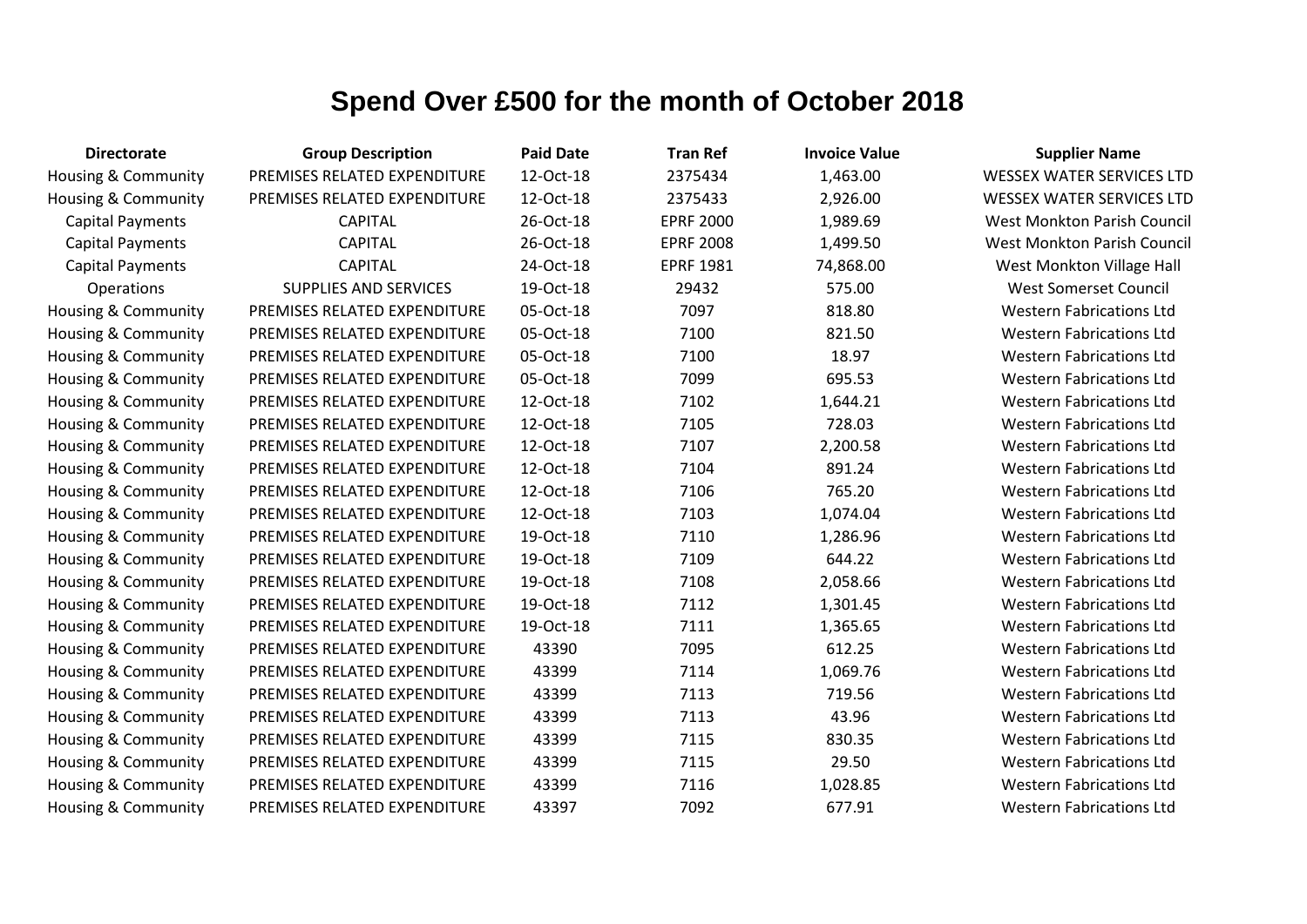| <b>Directorate</b>             | <b>Group Description</b>     | <b>Paid Date</b> | <b>Tran Ref</b> | <b>Invoice Value</b> | <b>Supplier Name</b>            |
|--------------------------------|------------------------------|------------------|-----------------|----------------------|---------------------------------|
| <b>Housing &amp; Community</b> | PREMISES RELATED EXPENDITURE | 43404            | 7096            | 659.89               | <b>Western Fabrications Ltd</b> |
| <b>Balance Sheet</b>           | <b>CURRENT ASSETS</b>        | 43392            | 64266           | 1,021.50             | <b>WESTWOOD FENCING</b>         |
| <b>Capital Payments</b>        | <b>CAPITAL</b>               | 43392            | IPO82254        | 595.00               | <b>Woods Building Services</b>  |
| Operations                     | <b>SUPPLIES AND SERVICES</b> | 43376            | 189370          | 420.00               | WPS - Westward                  |
| Operations                     | <b>SUPPLIES AND SERVICES</b> | 43376            | 189370          | 93.80                | WPS - Westward                  |
| Operations                     | <b>SUPPLIES AND SERVICES</b> | 43376            | 189370          | 67.60                | WPS - Westward                  |
| Operations                     | <b>SUPPLIES AND SERVICES</b> | 43376            | 189370          | 68.50                | WPS - Westward                  |
| Operations                     | <b>SUPPLIES AND SERVICES</b> | 43404            | 190757          | 420.00               | WPS - Westward                  |
| Operations                     | <b>SUPPLIES AND SERVICES</b> | 43404            | 190757          | 67.60                | WPS - Westward                  |
| Operations                     | <b>SUPPLIES AND SERVICES</b> | 43404            | 190757          | 67.60                | WPS - Westward                  |
| <b>Capital Payments</b>        | <b>CAPITAL</b>               | 43397            | 18100011        | 63,610.28            | <b>WRW Construction Ltd</b>     |
| Operations                     | <b>SUPPLIES AND SERVICES</b> | 43404            | 65115           | 555.20               | <b>WWP Direct Ltd</b>           |
| Operations                     | <b>SUPPLIES AND SERVICES</b> | 43404            | 65114           | 610.72               | <b>WWP Direct Ltd</b>           |
| <b>Housing &amp; Community</b> | PREMISES RELATED EXPENDITURE | 43392            | 2993            | 1,245.00             | Wyatt Joinery Ltd               |
| Housing & Community            | PREMISES RELATED EXPENDITURE | 43385            | 3070            | 650.00               | Wyatt Joinery Ltd               |
| Operations                     | PREMISES RELATED EXPENDITURE | 43390            | 3050            | 4,980.00             | Wyatt Joinery Ltd               |
| Operations                     | PREMISES RELATED EXPENDITURE | 43390            | 3050            | 190.00               | Wyatt Joinery Ltd               |
| Operations                     | <b>SUPPLIES AND SERVICES</b> | 43397            | KL92973         | 2,085.00             | <b>XMA Limited</b>              |
| <b>Capital Payments</b>        | <b>CAPITAL</b>               | 43383            | KL98921         | 970.00               | <b>XMA Limited</b>              |
| Operations                     | <b>SUPPLIES AND SERVICES</b> | 43383            | KL74501         | 695.00               | <b>XMA Limited</b>              |
| <b>Capital Payments</b>        | <b>CAPITAL</b>               | 43390            | KM18255         | 3,280.00             | <b>XMA Limited</b>              |
| <b>Capital Payments</b>        | <b>CAPITAL</b>               | 43392            | KM20548         | 995.20               | <b>XMA Limited</b>              |
| <b>Capital Payments</b>        | <b>CAPITAL</b>               | 43392            | KM19304         | 588.50               | <b>XMA Limited</b>              |
| <b>Capital Payments</b>        | <b>CAPITAL</b>               | 43392            | KM22972         | 60,532.00            | <b>XMA Limited</b>              |
| <b>Capital Payments</b>        | <b>CAPITAL</b>               | 43392            | KM22972         | 42,680.00            | <b>XMA Limited</b>              |
| <b>Capital Payments</b>        | <b>CAPITAL</b>               | 43397            | KM27770         | 1,624.26             | <b>XMA Limited</b>              |
| <b>Capital Payments</b>        | <b>CAPITAL</b>               | 43397            | KM28913         | 534.00               | <b>XMA Limited</b>              |
| Operations                     | PREMISES RELATED EXPENDITURE | 43376            | 7823            | 15,420.79            | <b>ZURICH MUNCIPAL</b>          |
| Operations                     | <b>EMPLOYEES</b>             | 43376            | 05H077          | 234,185.36           | <b>ZURICH MUNCIPAL</b>          |